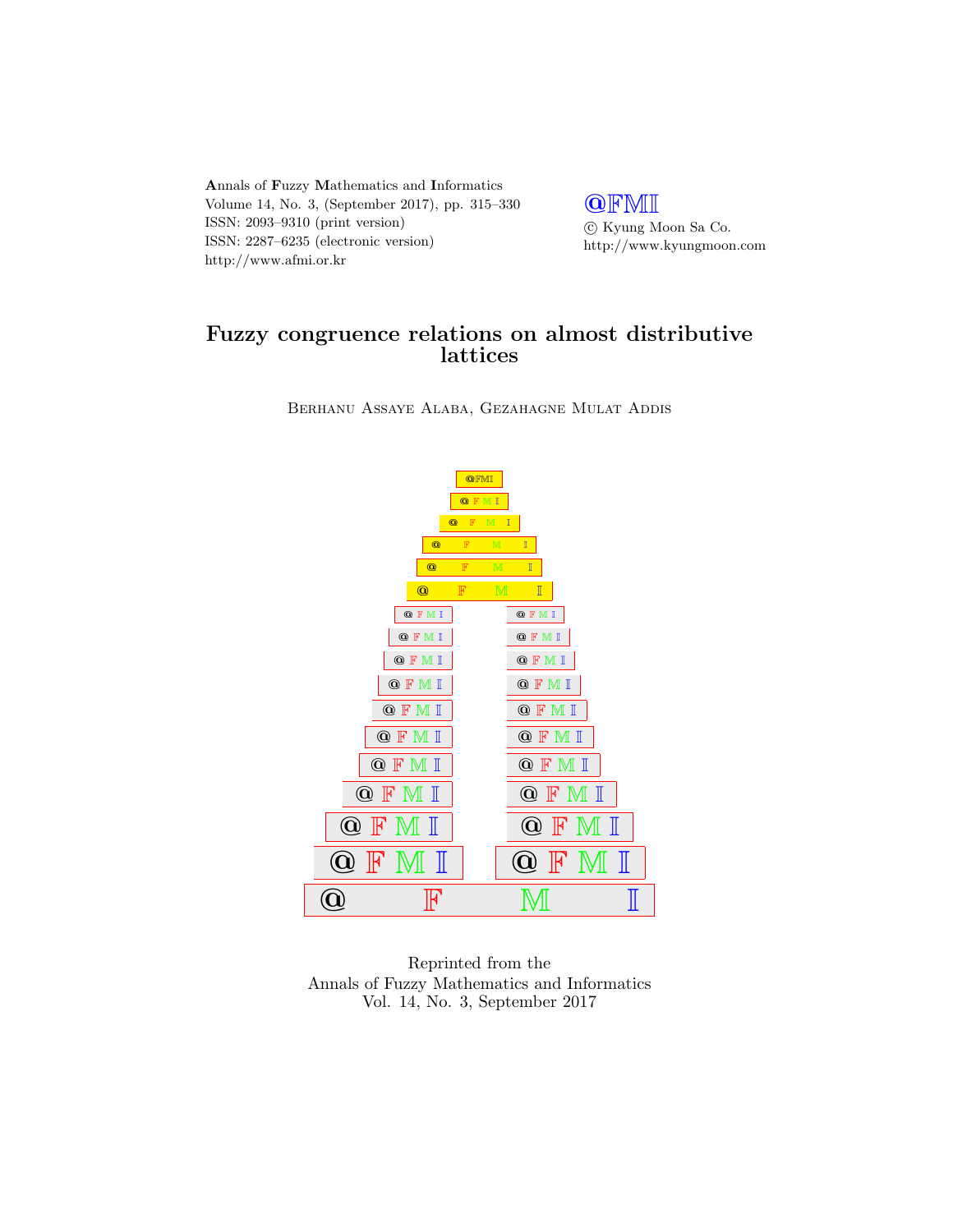Annals of Fuzzy Mathematics and Informatics Volume 14, No. 3, (September 2017), pp. 315–330 ISSN: 2093–9310 (print version) ISSN: 2287–6235 (electronic version) http://www.afmi.or.kr

**QFMI**  c Kyung Moon Sa Co. http://www.kyungmoon.com

## Fuzzy congruence relations on almost distributive lattices

Berhanu Assaye Alaba, Gezahagne Mulat Addis

Received 25 May 2017; Revised 23 June 2017; Accepted 12 July 2017

ABSTRACT. In this paper we give several characterizations for fuzzy ideals, fuzzy homomorphisms, and fuzzy congruences of an almost distributive lattice. In addition, the quotient of an almost distributive lattice induced by a fuzzy congruence is also presented in the paper. Furthermore, we obtain a kind of fuzzy congruences for which their quotient is a distributive lattice and for which it is not. Mainly, we construct a monomorphism of the lattice of fuzzy ideals into the lattice of fuzzy congruences of almost Boolean rings, and we give a necessary and sufficient condition for this monomorphism to become a lattice isomorphism.

2010 AMS Classification: 06D72, 06F15, 08A72

Keywords: ADLs, Fuzzy ideals, Fuzzy homomorphisms, Fuzzy congruences.

### 1. INTRODUCTION

 $\Gamma$  he concept of an almost distributive lattice(ADL) was first introduced by U.M. Swamy and G. C. Rao [\[9\]](#page-15-0) in 1980 as a common abstraction to most of the existing ring theoretic and lattice theoretic generalization of Boolean algebras. An ADL is an algebra with two binary operations ∨ and ∧ which satisfies almost all the properties of a distributive lattice with smallest element 0 except possibly the commutativity of  $\vee$ , the commutativity of  $\wedge$  and the right distributivity of  $\vee$  over  $\wedge$ . It was also observed that any one of these three properties converts an ADL into a distributive lattice. The study of ideals, and congruence relations on ADLs was initiated in [\[9\]](#page-15-0) and later studied by many authors. In most of algebraic structures the concept of congruences is closely related with structures such as; normal subgroups (in the case of groups), ideals (in the case of rings), and quotient algebras. This makes the study of congruences more important both from theoretical stand point and for its applications in many fields. In this view, the concept of filter congruences and factor congruences was introduced in an ADL analogous to that in a distributive lattice by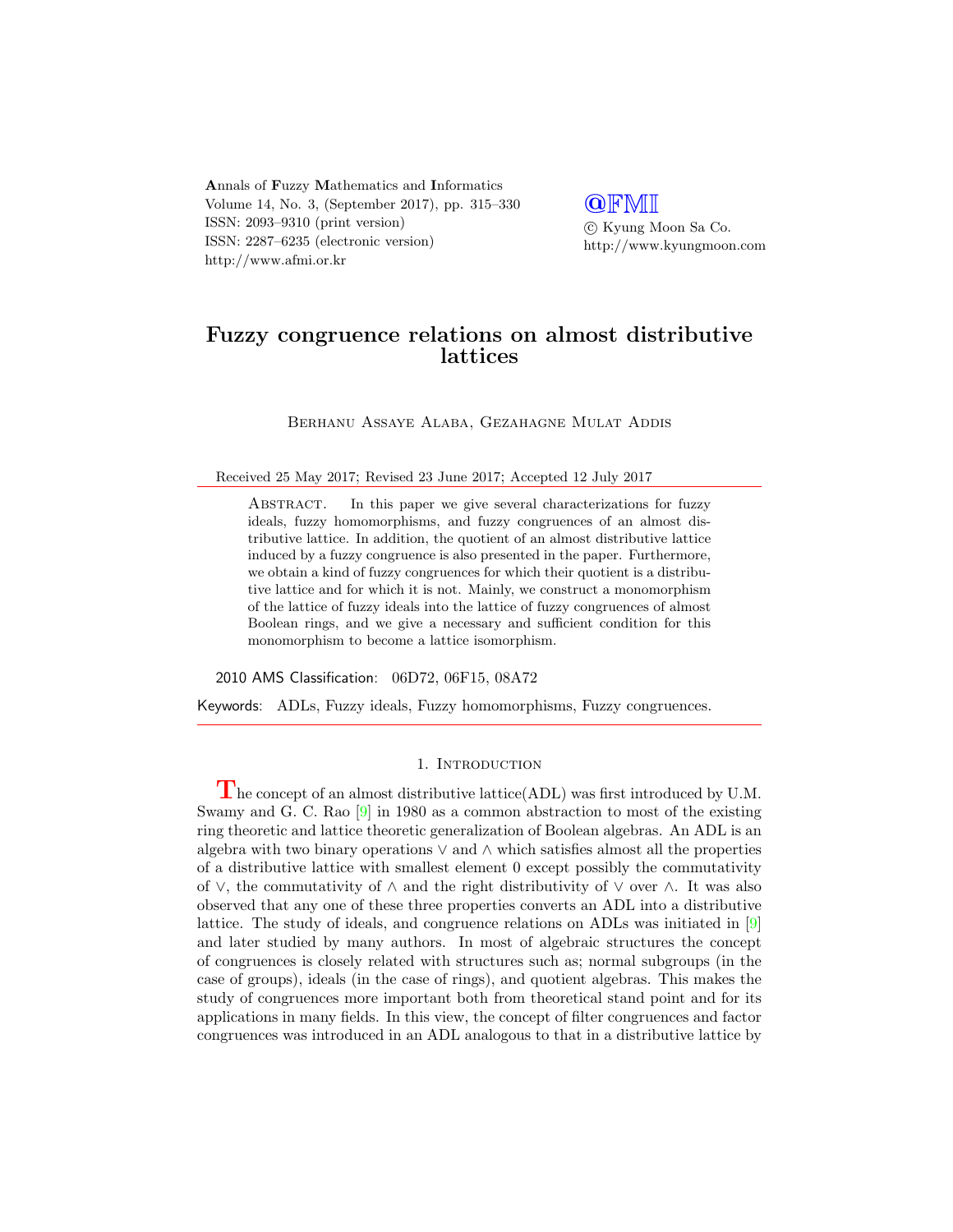U.M. Swamy et al. [\[8\]](#page-15-1). Following this, Y. S. Pawar et al. [\[4\]](#page-15-2) further studied on the class of congruences on ADLs induced by multiplicatively closed sets.

On the other hand, the study of fuzzy sets was done in 1965 by L. A. Zadeh [\[11\]](#page-15-3). Since then many authors have been studying fuzzy subalgebras of several algebraic structures. Rosenfeld [\[5\]](#page-15-4) in 1971 developed the concept of fuzzy subgroup. W. J. Liu [\[2\]](#page-15-5) in 1982 initiated the study of fuzzy subrings, and fuzzy ideals of a ring. D.S. Malik et al. [\[3\]](#page-15-6) studied fuzzy homomorphisms of rings. In 1990, Y. Bo et al. [\[10\]](#page-15-7) introduced the concept of fuzzy ideals and fuzzy congruences of distributive lattices and showed that if L is relatively complemented distributive lattice with zero, then there is a one-to-one correspondence between the lattice of fuzzy ideals and the lattice of fuzzy congruences of L. Later in 1998 U. M. Swamy et al. [\[7\]](#page-15-8) studied properties of L-fuzzy ideals and L-fuzzy congruences of lattices.

More recently, U. M. Swamy et al. [\[6\]](#page-15-9) initiated the study of L-fuzzy ideals of ADLs. They particularly proved that the class of L-fuzzy ideals of an ADL forms a complete distributive lattice. In this paper, we extend the results in [\[6\]](#page-15-9) and give several characterizations for fuzzy ideals, fuzzy homomorphisms, and fuzzy congruences of ADLs. Quotient ADLs induced by fuzzy congruences are also presented in the paper. In addition, we obtain a kind of fuzzy congruences for which their quotient is a distributive lattice and for which it is not. Furthermore, we give the smallest fuzzy congruence on an ADL A such that its quotient is a distributive lattice. Finally, we construct a monomorphism of the lattice of fuzzy ideals and the lattice of fuzzy congruences of almost Boolean rings and we give a necessary and sufficient condition for this monomorphism to become an order isomorphism.

Most of the results in the paper seem analogous to those results in distributive lattices, though the proofs are different due to the absence of the commutativity of ∨ and ∧.

## 2. Preliminaries

In this section we recall some definitions and basic results on almost distributive lattices.

**Definition 2.1** ([\[9\]](#page-15-0)). An algebra  $(A, \vee, \wedge, 0)$  of type  $(2, 2, 0)$  is called an almost distributive lattice, abbreviated as ADL, if it satisfies the following axioms:

(i)  $a \vee 0 = a$ , (ii)  $0 \wedge a = 0$ , (iii)  $(a \vee b) \wedge c = (a \wedge c) \vee (b \wedge c),$ (iv)  $a \wedge (b \vee c) = (a \wedge b) \vee (a \wedge c),$ (v)  $a \vee (b \wedge c) = (a \vee b) \wedge (a \vee c),$ (v)  $(a \vee b) \wedge b = b$ , for all  $a, b, c \in A$ .

**Lemma 2.2** ([\[9\]](#page-15-0)). For any  $a \in A$ , we have

(1)  $a \wedge 0 = 0$ , (2)  $0 \vee a = a$ ,  $(3)$   $a \wedge a = a$ , (4)  $a \vee a = a$ .

**Lemma 2.3** ([\[9\]](#page-15-0)). For any  $a, b \in A$ , we have 316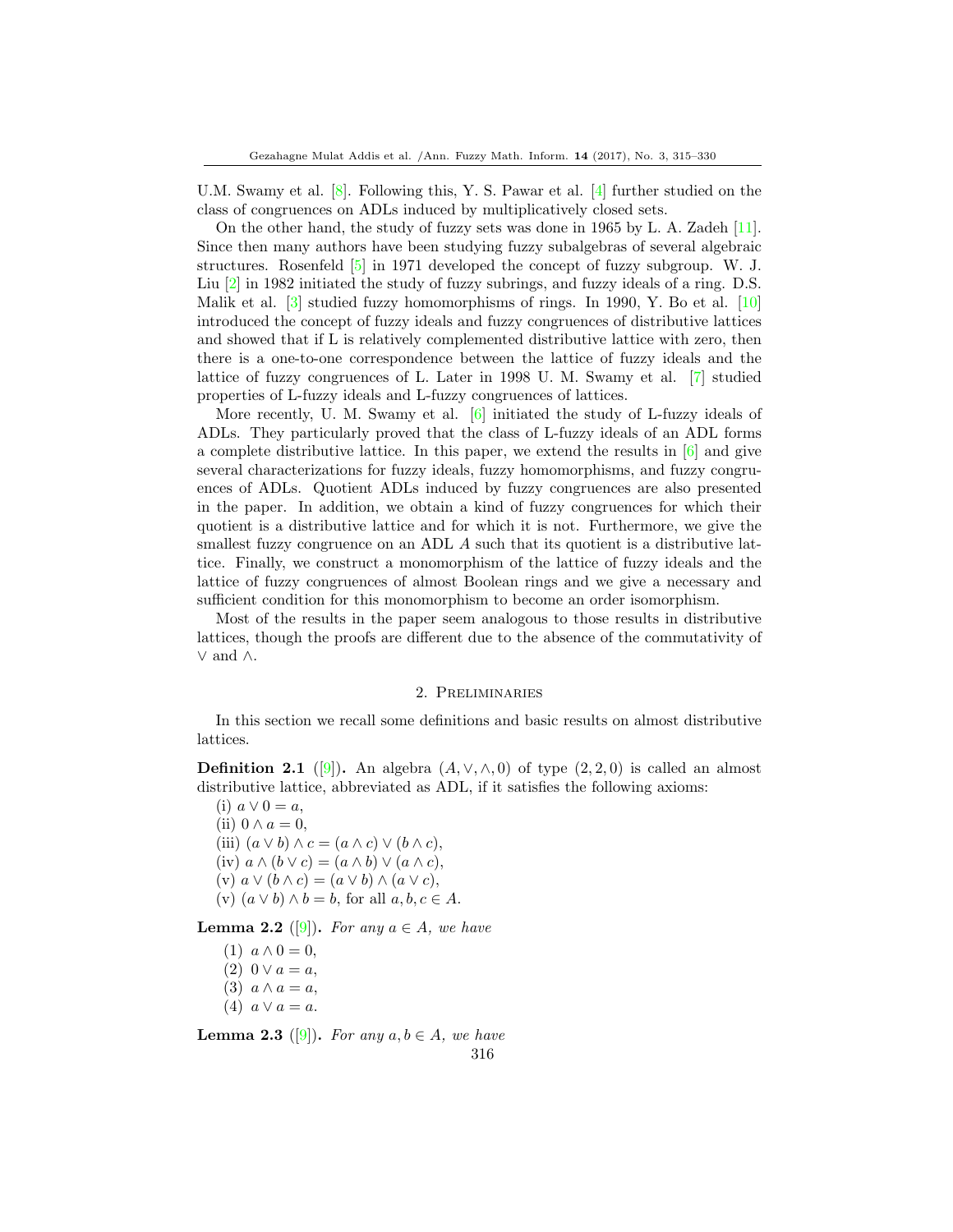- (1)  $(a \wedge b) \vee b = b$ ,
- (2)  $a \vee (a \wedge b) = a = a \wedge (a \vee b)$ ,
- (3)  $a \vee (b \wedge a) = a = (a \vee b) \wedge a$ ,
- (4)  $\wedge$  is associative and  $a \wedge b \wedge c = b \wedge a \wedge c$ .

**Corollary 2.4** ([\[9\]](#page-15-0)). For any  $a, b \in A$ , we have

- (1)  $a \vee b = a$  if and only if  $a \wedge b = b$ ,
- (2)  $a \vee b = b$  if and only if  $a \wedge b = a$ .

**Definition 2.5** ([\[9\]](#page-15-0)). For any  $a, b \in A$ , we say that a is less than or equals to b and we write  $a \leq b$ , if  $a \wedge b = a$  or equivalently  $a \vee b = b$ .

**Theorem 2.6** ([\[9\]](#page-15-0)). For any  $a, b \in A$ , the following are equivalent:

- (1)  $(a \wedge b) \vee a = a$ ,
- (2)  $a \wedge (b \vee a) = a$ ,
- (3)  $(b \wedge a) \vee b = b$ ,
- (4)  $b \wedge (a \vee b) = b$ ,
- (5)  $a \wedge b = b \wedge a$ ,
- (6)  $a \vee b = b \vee a$ ,
- (7) the supremum of a and b exists in A and equals to  $a \vee b$ ,
- (8) there exists  $x \in A$  such that  $a \leq x$  and  $b \leq x$ ,
- (9) the infimum of a and b exists in A and equals to  $a \wedge b$ .

**Definition 2.7** ([\[9\]](#page-15-0)). A nonempty subset I of an ADL A is called an ideal of A, if  $a \vee b, a \wedge x \in I$ , for all  $a, b \in I$  and for all  $x \in A$ .

It can be observed that  $x \wedge a \in I$  for all  $a \in I$  and all  $x \in A$ . For any subset  $S \subseteq A$ , the smallest ideal of A containing S is called the ideal of A generated by S and is denoted by  $\langle S|$ . Note that:

 $\langle S| = \{ (\forall x_i) \land a : a \in A, x_i \in S, i = 1, ..., n \text{ for some } n \in Z_+ \}.$ If  $S = \{a\}$ , then we write  $\langle a|$ , for  $\langle S|$ . In this case,  $\langle a| = \{a \wedge x : x \in A\}.$ 

3. Fuzzy ideals and Fuzzy homomorphisms on ADLs

In this section, we give several characterizations for fuzzy ideals and fuzzy homomorphisms of ADLs. Some of the results on fuzzy ideals are due to  $[6]$ . Remember that, for any set A, a function  $\mu : A \to [0,1]$  is called a fuzzy subset of A. For each  $t \in [0,1]$ , the set

$$
\mu_t = \{ x \in A : \mu(x) \ge t \}
$$

is called the level subset of  $\mu$  at  $t$  [\[11\]](#page-15-3).

**Definition 3.1.** A fuzzy subset  $\mu$  of A is called a fuzzy subADL of A, if:  $\mu(x \vee y) \wedge \mu(x \wedge y) \geq \mu(x) \wedge \mu(y)$ , for all  $x, y \in A$ .

**Definition 3.2** ([\[6\]](#page-15-9)). A fuzzy subset  $\mu$  of A is called a fuzzy ideal of A, if:  $\mu(0) = 1$  and  $\mu(x \vee y) = \mu(x) \wedge \mu(y)$ , for all  $x, y \in A$ .

We denote the class of all fuzzy ideals of  $A$  by  $FI(A)$ .

**Example 3.3.** Let  $A = \{0, a, b, c\}$  and let  $\vee$  and  $\wedge$  be binary operations on A defined by: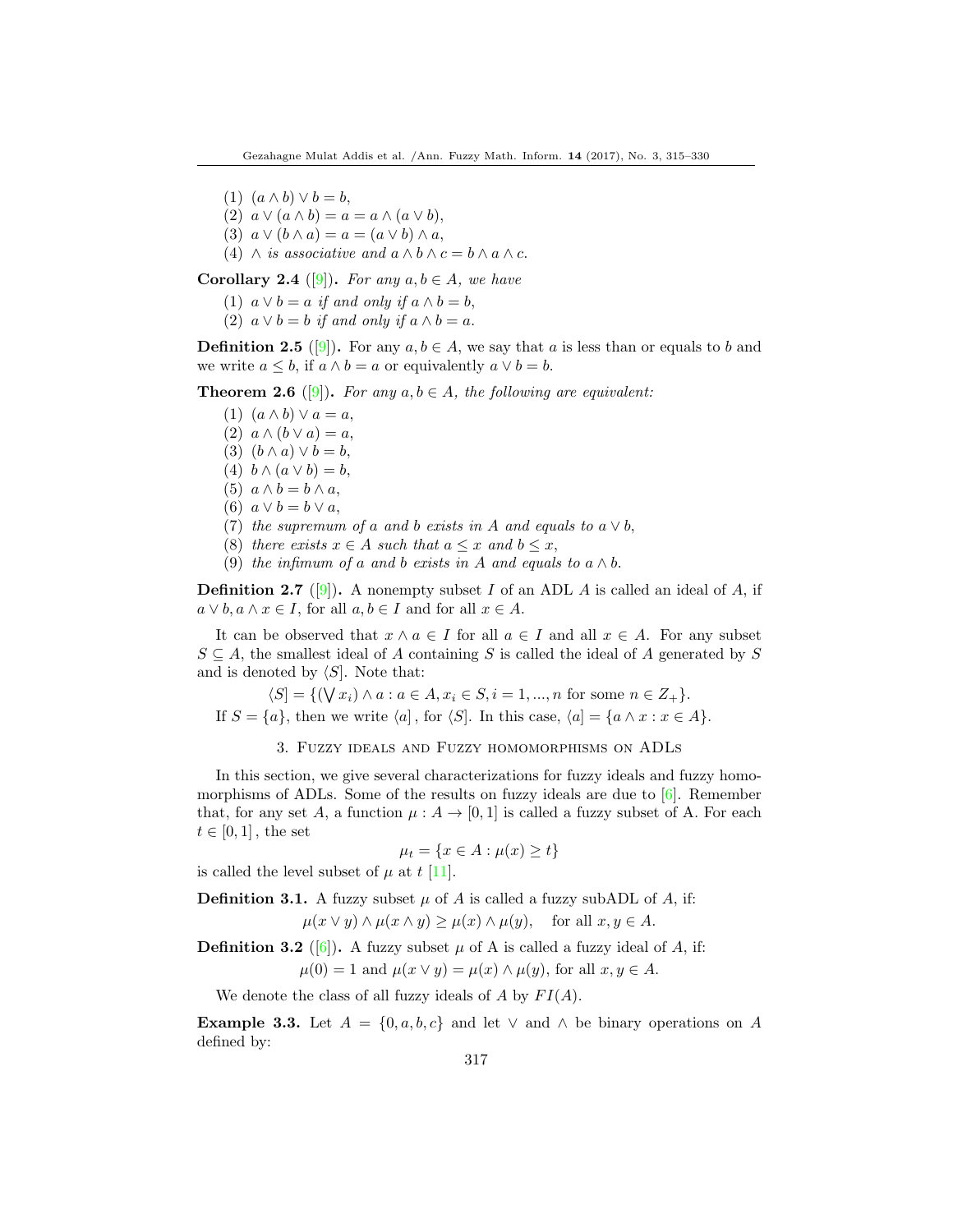|                | 0 <sup>1</sup> |                  | $a \mid b \mid$  | $\mathfrak{c}$ |         | 0 <sup>1</sup> |                | $a \mid b \mid$ |  |
|----------------|----------------|------------------|------------------|----------------|---------|----------------|----------------|-----------------|--|
|                |                | $\boldsymbol{a}$ | b                | $\overline{c}$ |         | 0              | $\overline{0}$ | $\overline{0}$  |  |
| $\it a$        | $\overline{a}$ | $\it a$          | $a-1$            | $\overline{a}$ | $\it a$ | $\overline{0}$ | $\overline{a}$ | b               |  |
|                |                | Ð                | $\boldsymbol{b}$ |                |         | 0              | $\overline{a}$ | b               |  |
| $\mathfrak{c}$ | $\mathfrak c$  | $\it a$          | $\mathfrak{b}^-$ | $\mathfrak{c}$ | с       | 0              | $\mathfrak{c}$ | $\overline{c}$  |  |

Then  $(A, \vee, \wedge, 0)$  is an ADL(a discrete ADL) [\[9\]](#page-15-0). Now define a fuzzy subset  $\mu$  of A by:

 $\mu(0) = 1, \mu(a) = 0.6 = \mu(b)$  and  $\mu(c) = 0.8$ .

Thus  $\mu$  is a fuzzy ideal of A.

**Lemma 3.4.** [\[6\]](#page-15-9) A fuzzy subset  $\mu$  of A is a fuzzy ideal of A if and only if

(1)  $\mu(0) = 1$ , (2)  $\mu(x \vee y) \geq \mu(x) \wedge \mu(y)$ , (3)  $\mu(x \wedge y) \geq \mu(x) \vee \mu(y)$ , for all  $x, y \in A$ ,

**Lemma 3.5.** Let  $\mu$  be fuzzy subADL of A. Then  $\mu$  is a fuzzy ideal of A if and only if

 $\mu(0) = 1$  and  $a \wedge b = b \Rightarrow \mu(a) \leq \mu(b)$ , for all  $a, b \in A$ 

**Lemma 3.6** ([\[6\]](#page-15-9)). Let  $\mu$  be fuzzy subset of A. Then  $\mu$  is a fuzzy ideal of A if and only if  $\mu_t$  is an ideal of A, for all  $t \in [0,1]$ .

Lemma 3.7. The intersection of any family of fuzzy ideals of A is a fuzzy ideal.

Remark 3.8. Note that the union of a family of fuzzy ideals of A is not in general a fuzzy ideal of A. We verify this in the following example:

**Example 3.9.** Let  $A = \{0, a, b, c\}$  and let  $\vee$  and  $\wedge$  be binary operations on A defined by:

|                | $\vee$   0   a   b   c          |                          |                   |  |                |                                     | $\vert 0 \vert a \vert b \vert c$ |                   |  |
|----------------|---------------------------------|--------------------------|-------------------|--|----------------|-------------------------------------|-----------------------------------|-------------------|--|
|                | 0 <sup>1</sup>                  |                          | $a \mid b \mid c$ |  |                | 0 <sup>1</sup>                      |                                   | 0   0   0         |  |
|                | $a \mid a \mid a \mid a \mid a$ |                          |                   |  |                | $a \mid 0 \mid$                     |                                   | $a \mid b \mid c$ |  |
| b              |                                 | $b \mid a \mid b \mid a$ |                   |  | b              |                                     |                                   | $b \mid b \mid 0$ |  |
| c <sub>1</sub> | c <sub>1</sub>                  |                          | $a \mid a \mid c$ |  | $\mathfrak{c}$ | $\begin{array}{cc} 0 & \end{array}$ |                                   | $c \mid 0 \mid c$ |  |

Then it is clear that  $(A, \vee, \wedge, 0)$  is an ADL. Now define fuzzy subsets  $\mu$  and  $\sigma$  of A by:

$$
\mu(0) = 1
$$
,  $\mu(a) = 0.5 = \mu(b)$  and  $\mu(c) = 0.7$ ,  
\n $\sigma(0) = 1$ ,  $\sigma(a) = 0.6 = \sigma(c)$  and  $\sigma(b) = 0.8$ .

Thus both  $\mu$  and  $\sigma$  are fuzzy ideals of A but  $\mu \cup \sigma$  fails to be a fuzzy ideal of A.

**Lemma 3.10** ([\[6\]](#page-15-9)). A nonempty subset I of A is an ideal of A if and only if the characteristic function  $\chi_I$  of I is a fuzzy ideal of A.

**Definition 3.11.** Let  $\mu$  be fuzzy subset of A. The smallest fuzzy ideal of A containing  $\mu$  is called a fuzzy ideal of A induced by  $\mu$  and is denoted by  $\langle \mu |$ .

**Lemma 3.12.** For any fuzzy subset  $\mu$  of A,  $\langle \mu | = \bigcap \{ \sigma \in FI(A) : \mu \subseteq \sigma \}.$ 318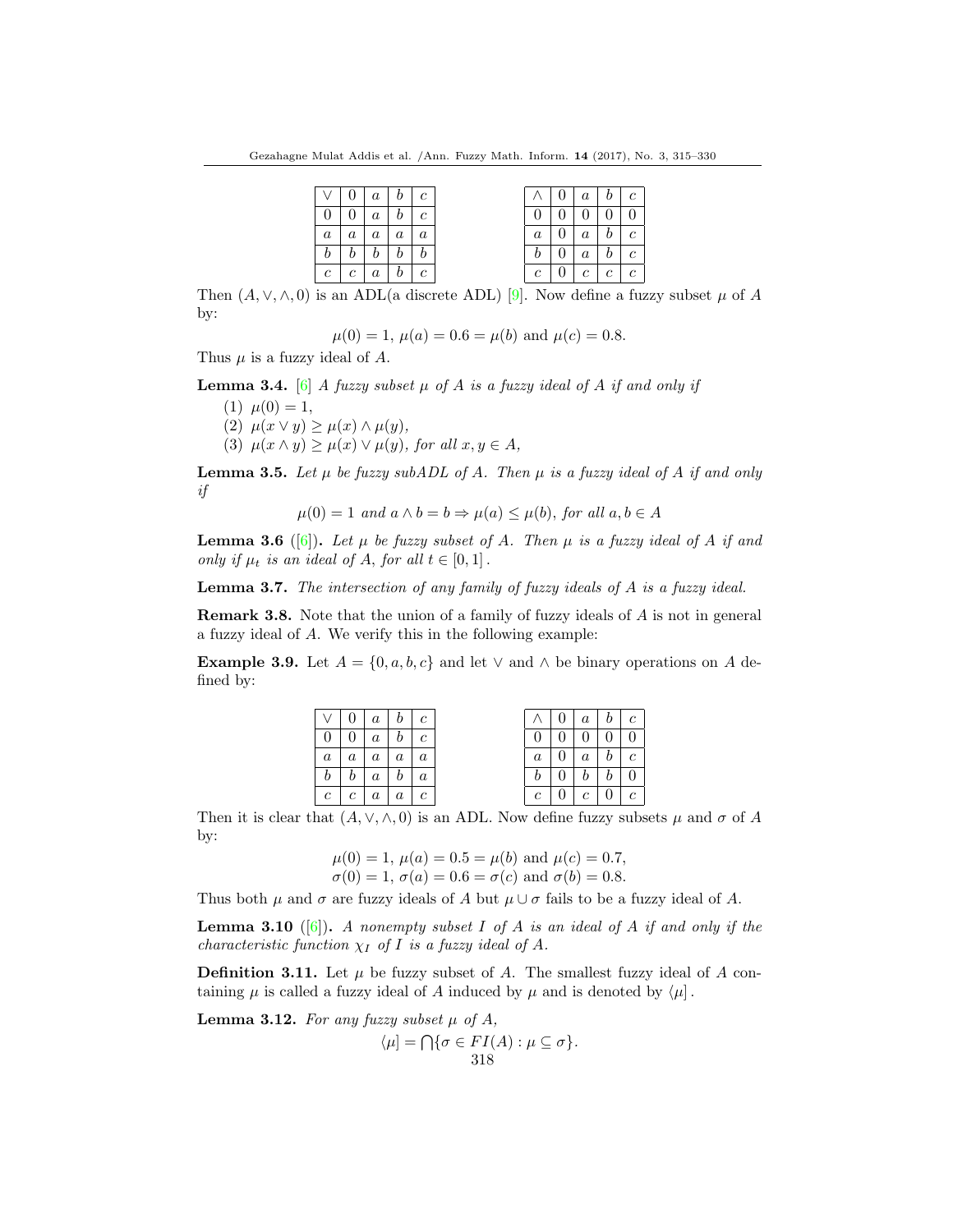**Lemma 3.13.** Let S be any subset of A and  $\chi_S$  its characteristic function. Then  $\langle \chi_S] = \chi_{\langle S|}.$ 

*Proof.* To prove that  $\langle \chi_S | = \chi_{(S)}$ , we show that  $\chi_{(S)}$  is the smallest fuzzy ideal of A containing  $\chi_S$ . Since  $\langle S \rangle$  is an ideal of A containing S, it is clear that  $\chi_{\langle S \rangle}$  is a fuzzy ideal of A containing  $\chi_S$ . It remains to show that it is the smallest fuzzy ideal of A containing  $\chi_S$ . Let  $\mu$  be any fuzzy ideal of A containing  $\chi_S$ , that is,  $\chi_S(x) \leq \mu(x)$ , for all  $x \in S$ , then  $\mu(x) = 1$ , for all  $x \in S$ .

Now consider  $y \in \langle S \rangle$ . Then  $y = (\bigvee x_i) \wedge a$ , for some  $a \in A, x_i \in S, i = 1, ..., n; n \in \mathbb{N}$  $Z_+$ . Then, for each  $y \in \langle S |$ , we have

$$
\mu(y) = \mu((\bigvee x_i) \land a) \ge \mu(\bigvee x_i) \lor \mu(a) \ge \mu(\bigvee x_i) \ge \bigwedge \mu(x_i) = 1.
$$

Thus  $\chi_{\langle S|}(y) \leq \mu(y)$ , for all  $y \in A$ . So  $\chi_{\langle S|} \subseteq \mu$ . Hence the result holds.

For any fuzzy subset  $\mu$  of A, it is clear that

 $\mu(x) = Sup\{\alpha \in [0,1]: x \in \mu_{\alpha}\},$  for all  $x \in A$ .

In the following theorem, we characterize a fuzzy ideal induced by fuzzy sets.

**Theorem 3.14.** Let  $\mu$  be a fuzzy subset of A. Then a fuzzy subset  $\widehat{\mu}$  of A defined by:

$$
\widehat{\mu}(x) = Sup\{\alpha \in [0,1] : x \in \langle \mu_{\alpha} \rangle\}, \text{ for all } x \in A
$$

is a fuzzy ideal of A induced by  $\mu$ .

*Proof.* It is enough if we show that  $\hat{\mu}$  is the smallest fuzzy ideal of A containing  $\mu$ . Clearly  $\hat{\mu}$  is a fuzzy subset of A. Also  $\hat{\mu}(0) = Sup{\alpha \in [0,1]: 0 \in \langle \mu_{\alpha}| \rangle}$ . Since  $\langle \mu_{\alpha}|$ is an ideal of A, for all  $\alpha \in [0,1], 0 \in \langle \mu_{\alpha} \rangle$ , for all  $\alpha \in [0,1]$ . Then it follows that  $\hat{\mu}(0) = Sup\{\alpha \in [0, 1]\} = 1.$ 

Next we show that  $\widehat{\mu}(x \vee y) \geq \widehat{\mu}(x) \wedge \widehat{\mu}(y)$ , for all  $x, y \in A$ . For;

$$
\begin{aligned} \widehat{\mu}(x) \wedge \widehat{\mu}(y) &= Sup\{\alpha \in [0,1] : x \in \langle \mu_{\alpha} \rangle\} \wedge Sup\{\beta \in [0,1] : y \in \langle \mu_{\beta} \rangle\} \\ &= Sup\{\min\{\alpha, \beta\} : x \in \langle \mu_{\alpha} \rangle, y \in \langle \mu_{\beta} \rangle\}. \end{aligned}
$$

If we put  $\lambda = min{\lbrace \alpha, \beta \rbrace}$ , then  $\lambda \leq \alpha$  and  $\lambda \leq \beta$ , which implies that  $\langle \mu_{\alpha} \rangle \subseteq \langle \mu_{\lambda} \rangle$  and  $\langle \mu_{\beta} \rangle \subseteq \langle \mu_{\lambda} \rangle$ . That is, if  $x \in \langle \mu_{\alpha} \rangle$  and  $y \in \langle \mu_{\beta} \rangle$ , then  $x, y \in \langle \mu_{\lambda} \rangle$ . Thus  $x \vee y \in \langle \mu_{\lambda} \rangle$ . So

$$
\hat{\mu}(x) \wedge \hat{\mu}(y) = Sup\{min\{\alpha, \beta\} : x \in \langle \mu_{\alpha} \rangle, y \in \langle \mu_{\beta} \} \le Sup\{\lambda \in [0, 1] : x \vee y \in \langle \mu_{\lambda} \} \} = \hat{\mu}(x \vee y).
$$
\nAt we show that  $\hat{\mu}(x, \lambda, y) \ge \hat{\mu}(x) \vee \hat{\mu}(y)$ . It follows:

Next we show that  $\hat{\mu}(x \wedge y) \geq \hat{\mu}(x) \vee \hat{\mu}(y)$ . It follows from the definition of  $\hat{\mu}$  that  $\hat{\mu}(b) \geq \hat{\mu}(a)$ , whenever  $a \wedge b = b$ , for all  $a, b \in A$ . Using this fact, Since  $x \wedge (x \wedge y) = x \wedge y$  and  $y \wedge (x \wedge y) = x \wedge y$ , for all  $x, y \in A$ , we get that  $\hat{\mu}(x \wedge y) \geq \hat{\mu}(x)$ and  $\hat{\mu}(x \wedge y) \geq \hat{\mu}(y)$  which implies that  $\hat{\mu}(x \wedge y) \geq \hat{\mu}(x) \vee \hat{\mu}(y)$ . Then  $\hat{\mu}$  is a fuzzy ideal of A.

Next we show that  $\mu \subseteq \hat{\mu}$ . For any  $x \in A$ , put  $\mu(x) = \lambda$ . Then  $x \in \mu_{\lambda} \subseteq {\langle \mu_{\lambda} \rangle}$ . Thus  $x \in {\langle} \mu_{\lambda}$ . So  $\lambda \in {\{\alpha \in [0,1]: x \in {\langle} \mu_{\alpha} \} \}$ , that is,

$$
\widehat{\mu}(x) = Sup\{\alpha \in [0,1] : x \in \langle \mu_{\alpha} \rangle\} \ge \lambda = \mu(x).
$$

Hence  $\mu \subseteq \widehat{\mu}$ .

Now it remains to show that  $\hat{\mu}$  is the smallest fuzzy ideal such that  $\mu \subseteq \hat{\mu}$ . Let  $\gamma$  be any fuzzy ideal of A such that  $\mu \subseteq \gamma$ . Then  $\mu_{\alpha} \subseteq \gamma_{\alpha}$ , for all  $\alpha \in [0,1]$ . For;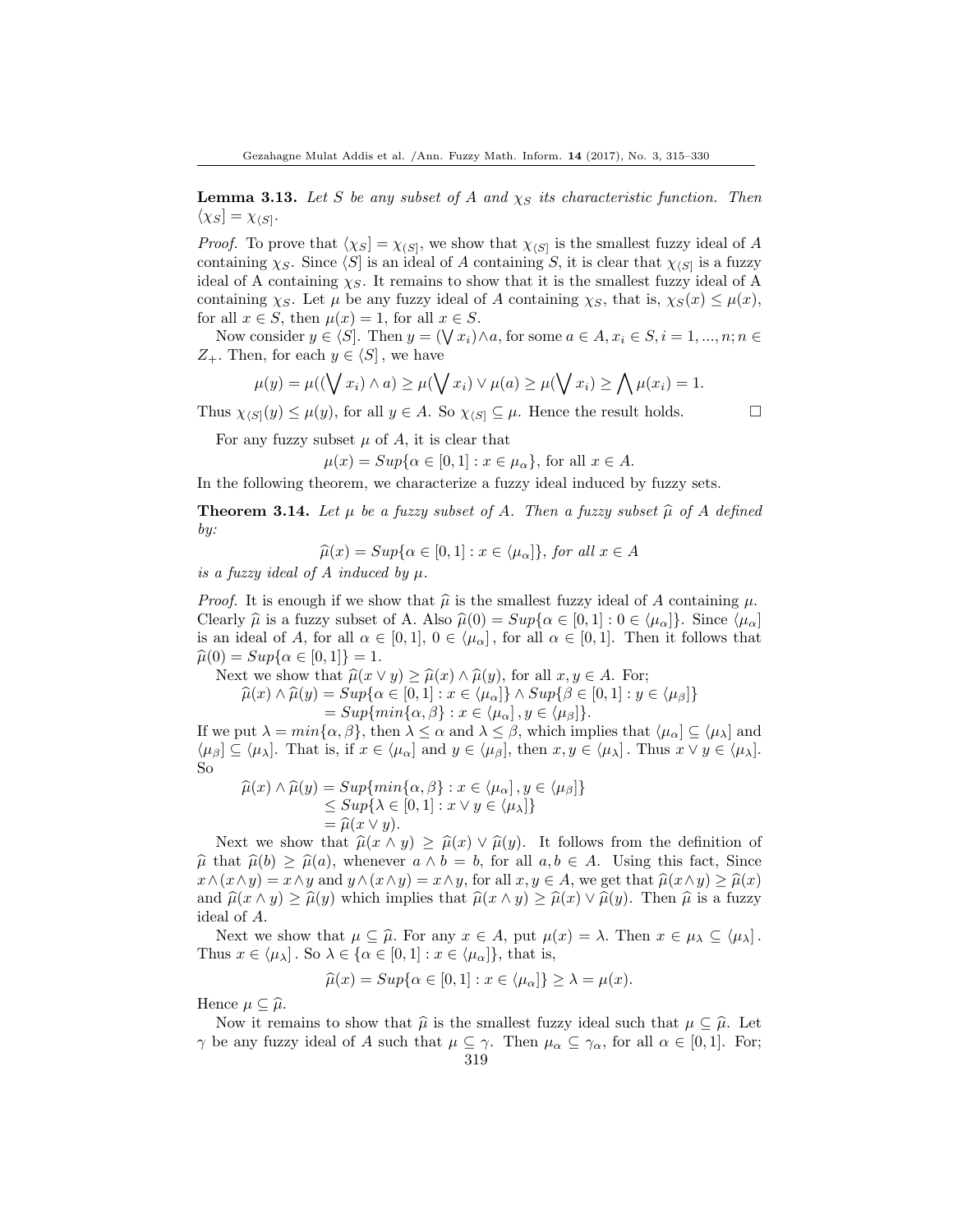$x \in \mu_\alpha \Rightarrow \mu(x) \geq \alpha \Rightarrow \gamma(x) \geq \alpha \Rightarrow x \in \gamma_\alpha$ . Since  $\gamma$  is a fuzzy ideal of A, we have  $\gamma_\alpha$ is an ideal of A, for all  $\alpha \in [0, 1]$ . That is,  $\gamma_{\alpha}$  is an ideal of A containing  $\mu_{\alpha}$ . Thus  $\langle \mu_\alpha] \subseteq \gamma_\alpha.$ 

Now for any  $x \in A$ , consider

$$
\widehat{\mu}(x) = Sup\{\alpha \in [0,1] : x \in \langle \mu_{\alpha} \rangle\} \leq Sup\{\alpha \in [0,1] : x \in \gamma_{\alpha}\} = \gamma(x).
$$

Hence the result holds.  $\Box$ 

**Theorem 3.15** ([\[6\]](#page-15-9)). The class  $FI(A)$  of all fuzzy ideals of A forms a complete lattice where the infimum and supremum of any family  $\{\mu_\alpha : \alpha \in \Delta\}$  of fuzzy ideals is given by:

$$
\bigwedge \mu_{\alpha} = \cap \mu_{\alpha} \text{ and } \bigvee \mu_{\alpha} = \langle \cup \mu_{\alpha} \rangle.
$$

In the remaining part of this section we define fuzzy homomorphisms on ADLs and we present some results on fuzzy homomorphisms in connection with fuzzy ideals.

Recall from [\[1\]](#page-15-10) that, for any sets A and B a mapping  $f : A \times B \to [0,1]$  is called a fuzzy relation of A into B. A fuzzy relation  $f$  of A into B is called a fuzzy mapping if for each  $x \in A$  there exists a unique element  $y_x \in B$  such that  $f(x, y_x) = 1$  in this case we call this unique element  $y_x$  a fuzzy image of x under f. We write  $f : A \dashrightarrow B$ , for a fuzzy mapping f of A into B. Image of f is the set  ${y_x : x \in A} = {y \in B : f(x, y) = 1}.$  Moreover, for any  $y \in B$ ,

$$
f^{-1}(y) = \{x \in A : y_x = y\} = \{x \in A : f(x, y) = 1\}.
$$

As usual, f is said to be onto, if for each  $y \in B$ , there exists  $x \in A$  such that  $y_x = y$ and f is said to be one-one, if for each  $a, b \in A$ ,  $y_a = y_b \Longrightarrow a = b$ .

**Definition 3.16.** Let A and B be ADLs. A fuzzy mapping  $f : A \rightarrow B$  is called a fuzzy homomorphism of ADLs, if the following are satisfied, for all  $a, b \in A$ :

- (i)  $y_0 = 0$  (a zero element in B),
- (ii)  $f(x_1 \vee x_2, y) \ge \sup\{f(x_1, y_1) \wedge f(x_2, y_2) : y = y_1 \vee y_2, y_1, y_2 \in B\},\$
- (iii)  $f(x_1 \wedge x_2, y) \ge \sup\{f(x_1, y_1) \wedge f(x_2, y_2) : y = y_1 \wedge y_2, y_1, y_2 \in B\}.$

**Lemma 3.17.** Let  $f : A \rightarrow B$  be a fuzzy homomorphism of ADLs. Then we have the following:

- (1)  $y_{(a \vee b)} = y_a \vee y_b$ ,
- (2)  $y_{(a \wedge b)} = y_a \wedge y_b$

for all  $a, b \in A$ .

*Proof.* We have  $y_a$  and  $y_b$  are the unique elements in B such that  $f(a, y_a) = 1$  and  $f(b, y_b) = 1$ . We show that  $f(a \vee b, y_a \vee y_b) = 1$ . Put  $z = y_a \vee y_b$  for simplicity. Then

$$
f(a \lor b, z) = Sup{f(a, z_1) \land f(b, z_2) : z = z_1 \lor z_2, z_1, z_2 \in B}
$$
  
\n
$$
\geq f(a, y_a) \land f(b, y_b)
$$
  
\n
$$
= 1.
$$

Since  $y_{(a \lor b)}$  is the unique element in B such that  $f(a \lor b, y_{(a \lor b)}) = 1$ , we get that  $y_{(a \vee b)} = y_a \vee y_b$ . Similarly, it can be verified that  $y_{(a \wedge b)} = y_a \wedge y_b$ .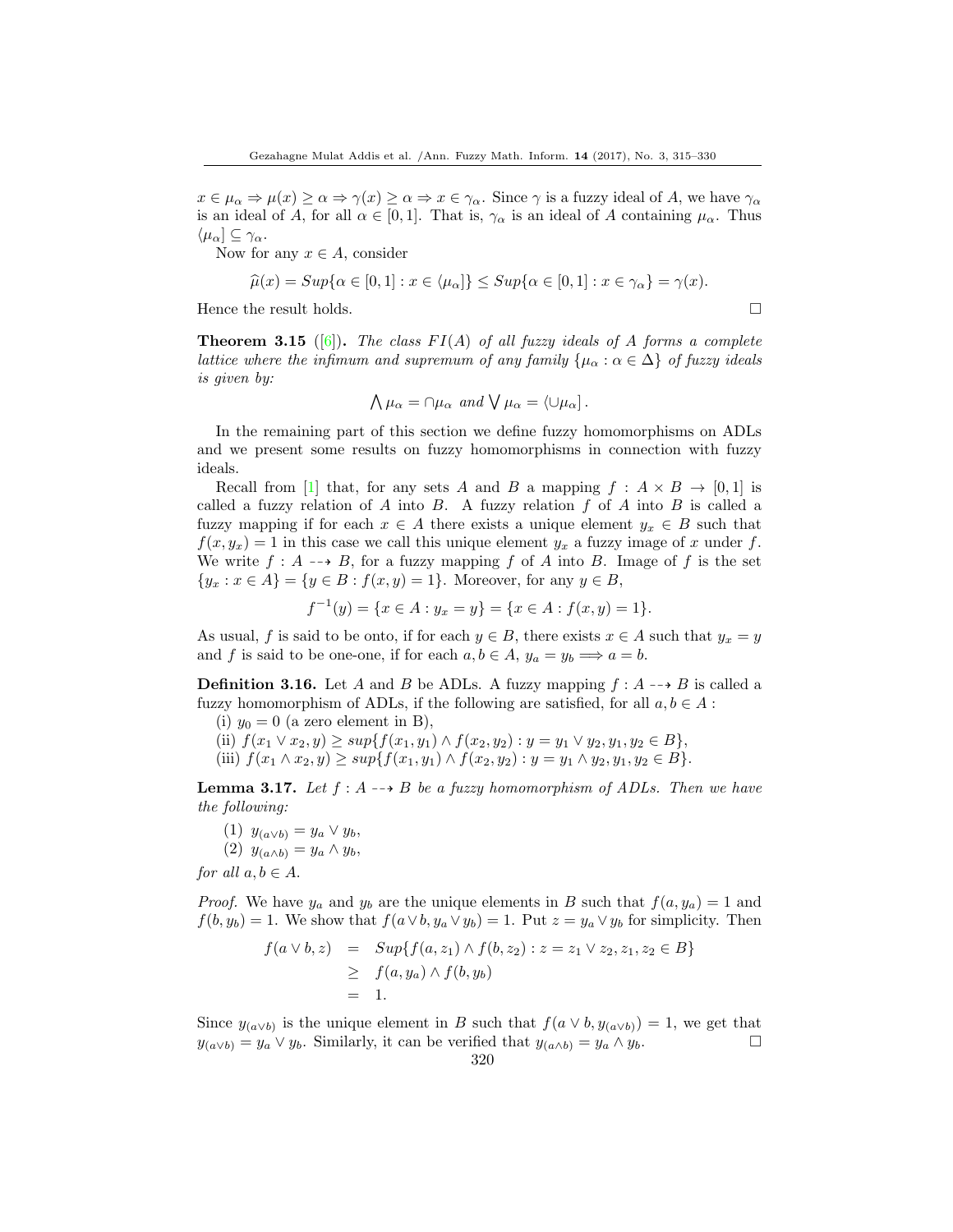**Lemma 3.18.** Let  $A$  and  $B$  be  $ADLs$  and  $f$  a fuzzy homomorphism of  $A$  onto B. Let  $\mu$  be a fuzzy subADL(respectively a fuzzy ideal) of A and  $\sigma$  be a fuzzy sub- $ADL$ (respectively a fuzzy ideal) of  $B$ . Then

- (1)  $f(\mu)$  is a fuzzy subADL(respectively a fuzzy ideal) of B,
- (2)  $f^{-1}(\sigma)$  is a fuzzy subADL(respectively a fuzzy ideal) of A.

**Theorem 3.19.** Let A and B be ADLs and  $f : A \rightarrow B$  a mapping. Then f is a homomorphism if and only if its characteristic mapping  $\chi_f$  is a fuzzy homomorphism of A into B, where  $\chi_f : A \times B \to [0,1]$  is defined as:

$$
\chi_f(a,b) = \begin{cases} 1 & \text{if } f(a) = b \\ 0 & \text{otherwise,} \end{cases}
$$

for all  $(a, b) \in A \times B$ .

**Theorem 3.20.** Let f be a fuzzy homomorphism of A into B. Then a subset  $f^*$  of A defined by

$$
f^* = \{ x \in A : f(x, 0) = 1 \}
$$

is an ideal of A.

*Proof.* Clearly,  $f(0,0) = 1$ . then  $0 \in f^*$ . Let  $a, b \in f^*$ . Then  $f(a, 0) = 1 = f(b, 0)$ . We show that  $f(a \vee b, 0) = 1$ , for;

 $f(a \vee b, 0) = \sup\{f(a, y_1) \wedge f(b, y_2) : 0 = y_1 \vee y_2 \text{ and } y_1, y_2 \in B\}$  $\geq f(a, 0) \wedge f(b, 0) = 1.$ 

That is,  $f(a \vee b, 0) = 1$ . Thus  $a \vee b \in f^*$ . Also let  $a \in f^*$  and  $x \in A$ . Then  $f(a, 0) = 1$ . Now consider

$$
f(a \wedge x, 0) = Sup\{f(a, y_1) \wedge f(x, y_2) : 0 = y_1 \wedge y_2\} \ge f(a, 0) \wedge f(x, y_x) = 1,
$$

that is,  $f(a \wedge x, 0) = 1$ . Thus  $a \wedge x \in f^*$ . So  $f^*$  is an ideal of A.

**Theorem 3.21.** Let f be a fuzzy homomorphism of A into B. Then a fuzzy subset  $\mu_f$  of A defined by

$$
\mu_f(x) = f(x, 0), \text{ for all } x \in A
$$

is a fuzzy ideal of A.

*Proof.* Clearly  $\mu_f(0) = 1$ . For any  $a, b \in A$ , consider the following:

$$
\mu_f(a \lor b) = f(a \lor b, 0)
$$
  
=  $sup\{f(a, y_1) \land f(b, y_2) : y_1 \lor y_2 = 0 \text{ and } y_1, y_2 \in B\}$   
 $\geq f(a, y_1) \land f(b, y_2) \lor y_1, y_2 \in B, \text{ with } y_1 \lor y_2 = 0.$ 

In particular, for  $y_1 = 0$  and  $y_2 = 0$ . That is,  $\mu_f(a \vee b) \ge f(a, 0) \wedge f(b, 0) =$  $\mu_f(a) \wedge \mu_f(b).$ 

$$
\mathrm{Also},
$$

$$
\mu_f(a \wedge b) = f(a \wedge b, 0)
$$
  
=  $sup\{f(a, y_1) \wedge f(b, y_2) : 0 = y_1 \wedge y_2 \text{ and } y_1, y_2 \in B\}$   
 $\geq f(a, y_1) \wedge f(b, y_2) \forall y_1, y_2 \in B, \text{ with } y_1 \wedge y_2 = 0.$   
321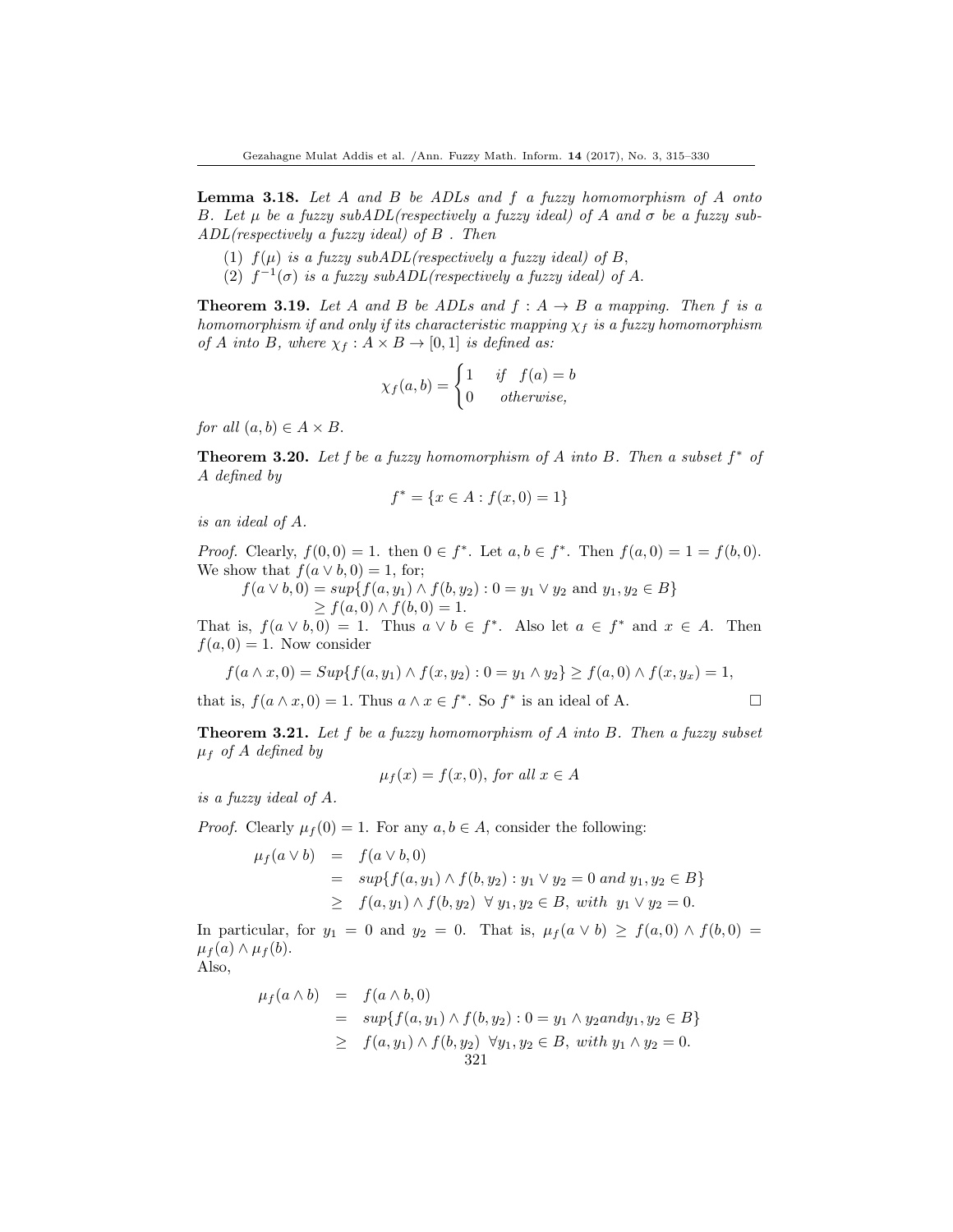In particular, for  $y_1 = 0$  and  $y_2 = y_b$ . That is,  $\mu_f(a \wedge b) \ge f(a, 0) \wedge f(b, y_b) =$  $f(a, 0) \wedge 1 = f(a, 0) = \mu_f(a)$ . Similarly, doing we get  $\mu_f(a \wedge b) \geq \mu_f(b)$  which implies that  $\mu_f(a \wedge b) \geq \mu_f(a) \vee \mu_f(b)$ . Thus  $\mu_f$  is a fuzzy ideal of A.

#### 4. Fuzzy congruences on ADLs

In this section we define fuzzy congruence relations on ADLs and we give several characterizations for fuzzy congruences in terms of fuzzy ideals and fuzzy homomorphisms.

Recall that for any set A a fuzzy subset  $\Theta$  of  $A \times A$  is called a fuzzy relation on A.

**Definition 4.1.** A fuzzy relation  $\Theta$  on an ADL A is a called fuzzy congruence relation on A, if the following are satisfied:

(i)  $\Theta(a, a) = 1$ , for all  $a \in A$ , (ii)  $\Theta(a, b) = \Theta(b, a)$ , for all  $a, b \in A$ , (iii)  $\Theta(a, c) \geq \Theta(a, b) \wedge \Theta(b, c)$ , for all  $a, b, c \in A$ , (iv)  $\Theta(a \vee c, b \vee d) \wedge \Theta(a \wedge c, b \wedge d) > \Theta(a, b) \wedge \Theta(c, d)$ , for all  $a, b, c, d \in A$ . We denote the set of all fuzzy congruence relations on A by  $FC(A)$ .

**Example 4.2.** Let A be an ADL as in Example 3.3. Define a fuzzy relation  $\Theta$  on A as follows:

 $\Theta(0, 0) = \Theta(a, a) = \Theta(b, b) = \Theta(c, c) = 1,$  $\Theta(0, c) = \Theta(c, 0) = 0.8,$  $\Theta(a, b) = \Theta(b, a) = \Theta(a, c) = \Theta(c, a) = \Theta(b, c) = \Theta(c, b)$  $= \Theta(0, a) = \Theta(a, 0) = \Theta(0, b) = \Theta(b, 0) = 0.7.$ 

Then  $\Theta$  is a fuzzy congruence relation on A.

**Lemma 4.3.** Let  $\theta$  be an equivalence relation on A. Then  $\theta$  is a congruence relation on A if and only if its characteristic function  $\chi_{\theta}$  is a fuzzy congruence on A.

**Lemma 4.4.** A fuzzy relation  $\Theta$  on A is a fuzzy congruence on A if and only if every level subset  $\Theta_t$  of  $\Theta$  at  $t \in [0,1]$  is a congruence relation on A.

**Theorem 4.5.** Let  $\Theta$  be a fuzzy congruence relation on A. A fuzzy subset  $\mu_{\Theta}$  defined by  $\mu_{\Theta}(x) = \Theta(x, 0)$  for all  $x \in A$  is a fuzzy ideal of A.

*Proof.* The proof is analogous to that of Theorem 3.21.

**Theorem 4.6.** Let  $\Theta$  be a fuzzy congruence relation on A. A fuzzy subset  $\nu_{\Theta}$  defined by  $\nu_{\Theta}(x) = Inf{\Theta(a \wedge x, x) : a \in A\}$ , for all  $x \in A$  is a fuzzy ideal of A.

Proof.  $\nu_{\Theta}(0) = \text{Inf}\{\Theta(a \wedge 0, 0) : a \in A\} = \text{Inf}\{\Theta(0, 0) : a \in A\} = \Theta(0, 0) = 1.$  For any  $x, y \in A$ , consider

 $\nu_{\Theta}(x \vee y) = Inf{\Theta(a \wedge (x \vee y), x \vee y) : a \in A\}$  $= Inf\{\Theta[(a \wedge x) \vee (a \wedge y), x \vee y] : a \in A\}$  $\geq Inf\{\Theta(a \wedge x, x) \wedge \Theta(a \wedge y, y) : a \in A\}$  $= Inf{\Theta(a \wedge x, x) : a \in A} \wedge Inf{\Theta(a \wedge y, y) : a \in A}$  $=\nu_{\Theta}(x) \wedge \nu_{\Theta}(y).$ 

Also consider

 $\nu_{\Theta}(x \wedge y) = Inf{\Theta(a \wedge (x \wedge y), x \wedge y) : a \in A\}$  $= Inf\{\Theta[(a \wedge x) \wedge y], x \wedge y) : a \in A\}$ 322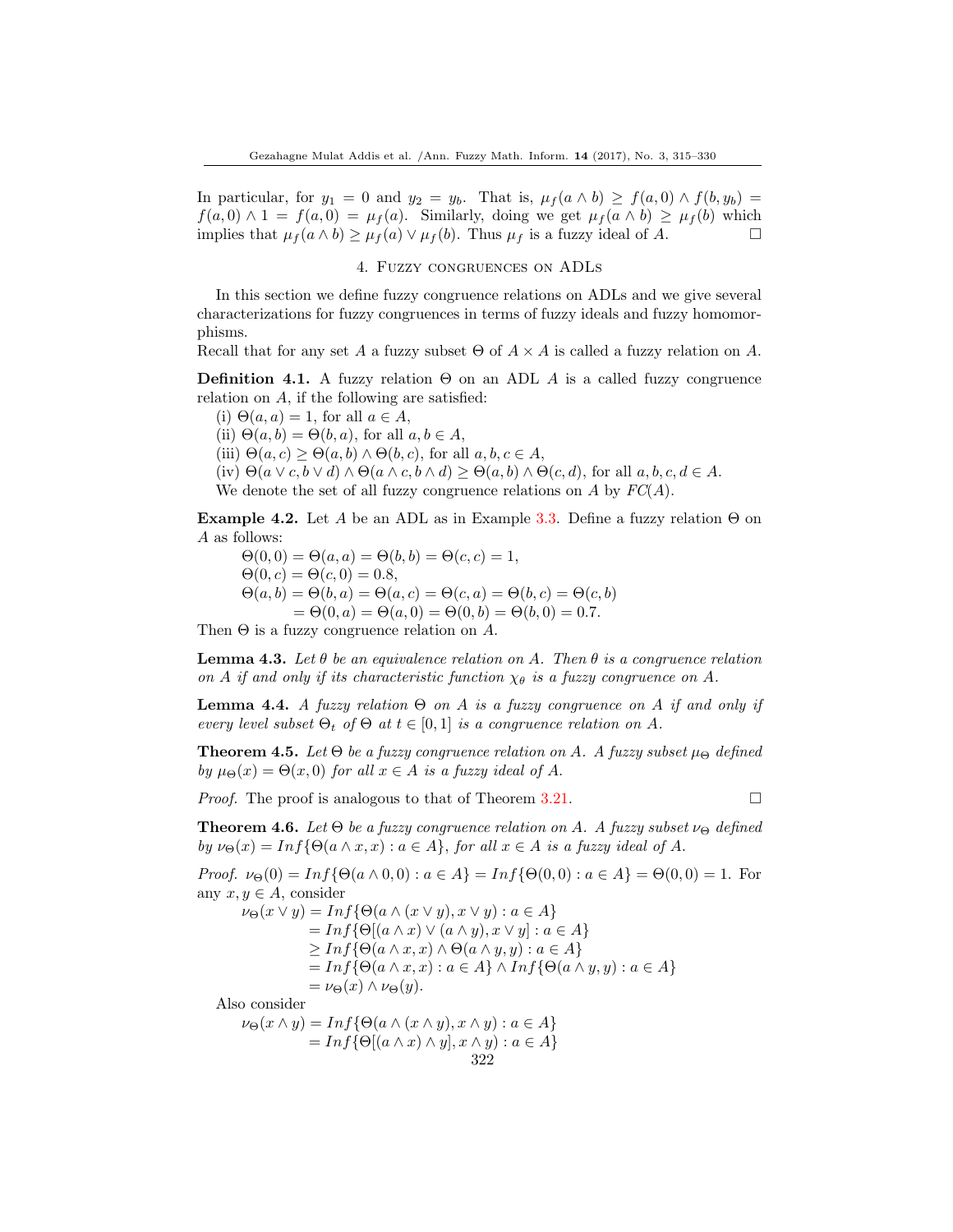$$
\geq Inf \{ \Theta(a \wedge x, x) \wedge \Theta(y, y) : a \in A \}
$$
  
= Inf \{ \Theta(a \wedge x, x) : a \in A \}  
=  $\nu_{\Theta}(x)$ .

In the similar fashion, we get  $\nu_{\Theta}(x \wedge y) \geq \nu_{\Theta}(y)$ . Then  $\nu_{\Theta}(x \wedge y) \geq \nu_{\Theta}(x) \vee \nu_{\Theta}(y)$ . Thus  $\nu_{\Theta}$  is a fuzzy ideal of A.

**Theorem 4.7.** Let  $\Theta$  be a fuzzy congruence relation on A. Then  $\mu_{\Theta} = \nu_{\Theta}$ .

*Proof.* For any fuzzy congruence relation on A, we claim to show that  $\mu_{\Theta} = \nu_{\Theta}$ . For any  $x \in A$ , we have  $\nu_{\Theta}(x) = \text{Inf}\{\Theta(a \wedge x, x) : a \in A\}$ . Then  $\nu_{\Theta}(x) \leq \Theta(a \wedge x, x)$ , for all  $a \in A$ . In particular, for  $a = 0$ ,

$$
\nu_{\Theta}(x) \leq \Theta(0 \wedge x, x) = \Theta(0, x) = \Theta(x, 0) = \mu_{\Theta}(x).
$$

On the other hand, for any  $a \in A$ , consider

$$
\Theta(a \wedge x, x) = \Theta[a \wedge x, (a \wedge x) \vee x]
$$
  
\n
$$
\geq \Theta(a \wedge x, a \wedge x) \wedge \Theta(0, x)
$$
  
\n
$$
= \Theta(x, 0) = \mu_{\Theta}(x).
$$
  
\nThus  $\Theta(a \wedge x, x) \geq \mu_{\Theta}(x)$ , for all  $a \in A$ . So  
\n
$$
\nu_{\Theta}(x) = Inf{\Theta(a \wedge x, x) : a \in A} \geq \mu_{\Theta}(x).
$$

Hence  $\mu_{\Theta} = \nu_{\Theta}$ .

**Theorem 4.8.** Let  $f : A \rightarrow B$  be a fuzzy homomorphism. Define a fuzzy kernel of f denoted by  $K_f : A \times A : \rightarrow [0,1]$  as follows:

$$
K_f(a,b) = \begin{cases} 1 & \text{if } y_a = y_b \\ 0 & \text{otherwise,} \end{cases}
$$

for all  $a, b \in A$ . Then this  $K_f$  is a fuzzy congruence relation on A.

**Corollary 4.9.** f is a fuzzy monomorphism if and only if its kernel  $K_f$  is the characteristic function of the diagonal of A.

**Theorem 4.10.** Let  $\Theta$  be a fuzzy congruence relation on A. For any  $x \in A$ , define a subset  $\Theta_x$  of A by

$$
\Theta_x = \{ y \in A : \Theta(x, y) = 1 \}.
$$

Then  $\Theta_0$  is an ideal of A.

**Remark 4.11.** This  $\Theta_0$  is a level subset of a fuzzy ideal  $\mu_{\Theta}$  (given in Theorem 4.5) at  $t = 1$ . Let  $\Theta$  be a fuzzy congruence on A. For any  $x \in A$  consider a subset  $\Theta_x$  of A given by  $\Theta_x = \{y \in A : \Theta(x, y) = 1\}$ . Then we have the following properties:

(1) For any  $x, y \in A$  either  $\Theta_x \cap \Theta_y = \emptyset$  or  $\Theta_x = \Theta_y$ , (2)  $x \in \Theta_y$  if and only if  $\Theta_x = \Theta_y$  or equivalently if  $\Theta(x, y) = 1$ . Put  $\frac{A}{\Theta} = \{\Theta_x : x \in A\}$  and define operations  $\wedge$  and  $\vee$  on  $\frac{A}{\Theta}$  $\frac{1}{\Theta}$  as follows:  $\Theta_x \wedge \Theta_y = \Theta_{x \wedge y}$  and  $\Theta_x \vee \Theta_y = \Theta_{x \vee y}$  (\*)

Then  $(\frac{A}{\Theta}, \wedge, \vee, \Theta_0)$  becomes an ADL with  $\Theta_0$  as its zero element and it is called a quotient ADL induced by the fuzzy congruence  $\Theta$  on A.

**Definition 4.12.** A fuzzy subset  $\mu$  of A is said to be multiplicatively closed, if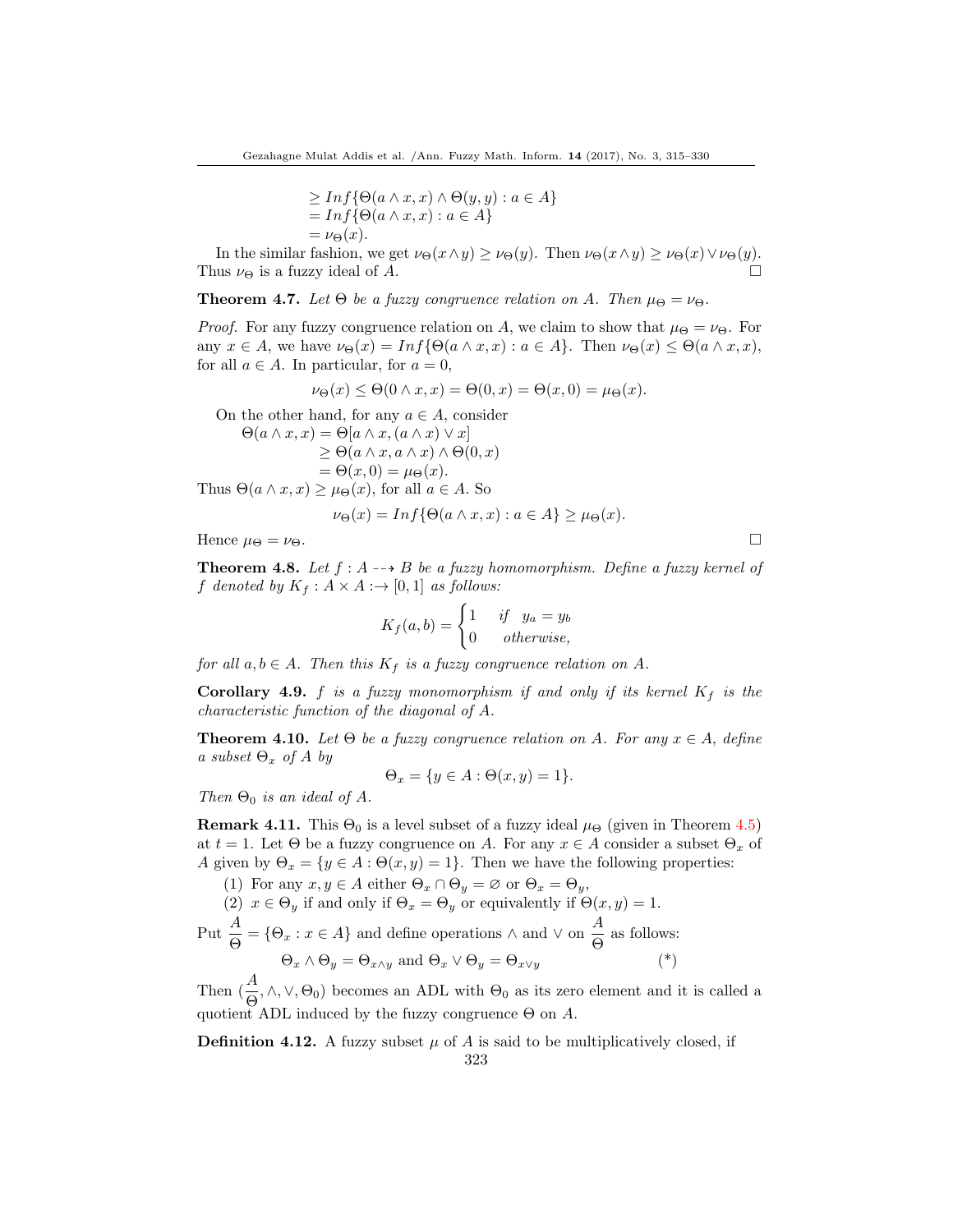$\mu(x \wedge y) \geq \mu(x) \wedge \mu(y)$ , for all  $x, y \in A$ .

Let  $\lambda$  be a multiplicatively closed fuzzy subset of A with  $Sup\{\lambda(x): x \in A\} = 1$ . Define fuzzy relations  $\Psi^{\lambda}$  and  $\Phi^{\lambda}$  on A induced by  $\lambda$  as follows:

$$
\Psi^{\lambda}(x, y) = Sup{\lambda(a) : x \wedge a = y \wedge a, a \in A} \text{ and}
$$
  

$$
\Phi^{\lambda}(x, y) = Sup{\lambda(b) : b \wedge x = b \wedge y, b \in A}.
$$
 for all  $x, y \in A$ .

Then we have the following results.

**Theorem 4.13.**  $\Psi^{\lambda}$  is a fuzzy congruence relation on A and the quotient  $\frac{A}{\Psi^{\lambda}}$  is a distributive lattice. Moreover if A has maximal elements then the quotient  $\frac{A}{\Psi^{\lambda}}$ becomes bounded with the class of all maximal elements, its unit element and  $\{0\}$  its least element.

*Proof.* We first show that  $\Psi^{\lambda}$  is a fuzzy congruence on A. For; for any  $x, y, z \in A$ , consider the following:

(1)  $\Psi^{\lambda}(x, x) = Sup{\lambda(a) : x \wedge a = x \wedge a, a \in A} = Sup{\lambda(a) : a \in A} = 1,$ 

(2)  $\Psi^{\lambda}(x, y) = Sup{\lambda(a) : x \wedge a = y \wedge a, a \in A} = \Psi^{\lambda}(y, x),$ 

(3) for any  $a, b \in A$ , if  $x \wedge a = y \wedge a$  and  $y \wedge b = z \wedge b$ , then we get  $x \wedge (a \wedge b) = y \wedge (a \wedge b)$ and  $y \wedge (a \wedge b) = z \wedge (a \wedge b)$  which implies that  $x \wedge (a \wedge b) = z \wedge (a \wedge b)$ .

Now consider

 $\Psi^{\lambda}(x, y) \wedge \Psi^{\lambda}(y, z)$  $= Sup{\lambda(a): x \wedge a = y \wedge a, a \in A} \wedge Sup{\lambda(b): y \wedge b = z \wedge b, b \in A}$  $= Sup{\lambda(a)\wedge\lambda(b): x\wedge a=y\wedge a \text{ and } y\wedge b=z\wedge b, a,b\in A}$  $\leq Sup\{\lambda(a\wedge b):x\wedge a=y\wedge a\text{ and }y\wedge b=z\wedge b,\text{ }a,b\in A\}$  $\leq$  Sup{ $\lambda(c): x \wedge c = y \wedge c, c \in A$ }  $=\Psi^{\lambda}(x,z).$ 

(4) similarly, it can be verified that

$$
\Psi^{\lambda}(x_1 \vee x_2, y_1 \vee y_2) \ge \Psi^{\lambda}(x_1, y_1) \wedge \Psi^{\lambda}(x_2, y_2)
$$

and

$$
\Psi^{\lambda}(x_1 \wedge x_2, y_1 \wedge y_2) \geq \Psi^{\lambda}(x_1, y_1) \wedge \Psi^{\lambda}(x_2, y_2).
$$

Thus  $\Psi^{\lambda}$  is a fuzzy congruence relation on A.

Next we show that the quotient  $\frac{A}{\Psi^{\lambda}}$  is a distributive lattice. Clearly, it is an ADL together with binary operations  $\vee$  and  $\wedge$  defined as in  $(*)$ . It suffices to show that either  $\wedge$  or  $\vee$  is commutative on  $\frac{A}{\pi}$  $\frac{d}{d\mu}$ . For any  $x, y \in A$ , consider

$$
\Psi^{\lambda}(x \wedge y, y \wedge x) = \sup \{ \lambda(a) : (x \wedge y) \wedge a = (y \wedge x) \wedge a, a \in A \} = \sup \{ \lambda(a) : a \in A \} = 1.
$$
  
Then  $\Psi^{\lambda}_{x \wedge y} = \Psi^{\lambda}_{y \wedge x}$  which says that  $\wedge$  is commutative. Thus the quotient  $\frac{A}{\Psi^{\lambda}}$  is a

distributive lattice.

**Remark 4.14.** It is clear that  $\Phi^{\lambda}$  is a fuzzy congruence on A. But the quotient A  $\frac{1}{\Phi^{\lambda}}$  is not in general a distributive lattice. We verify this by giving the following example.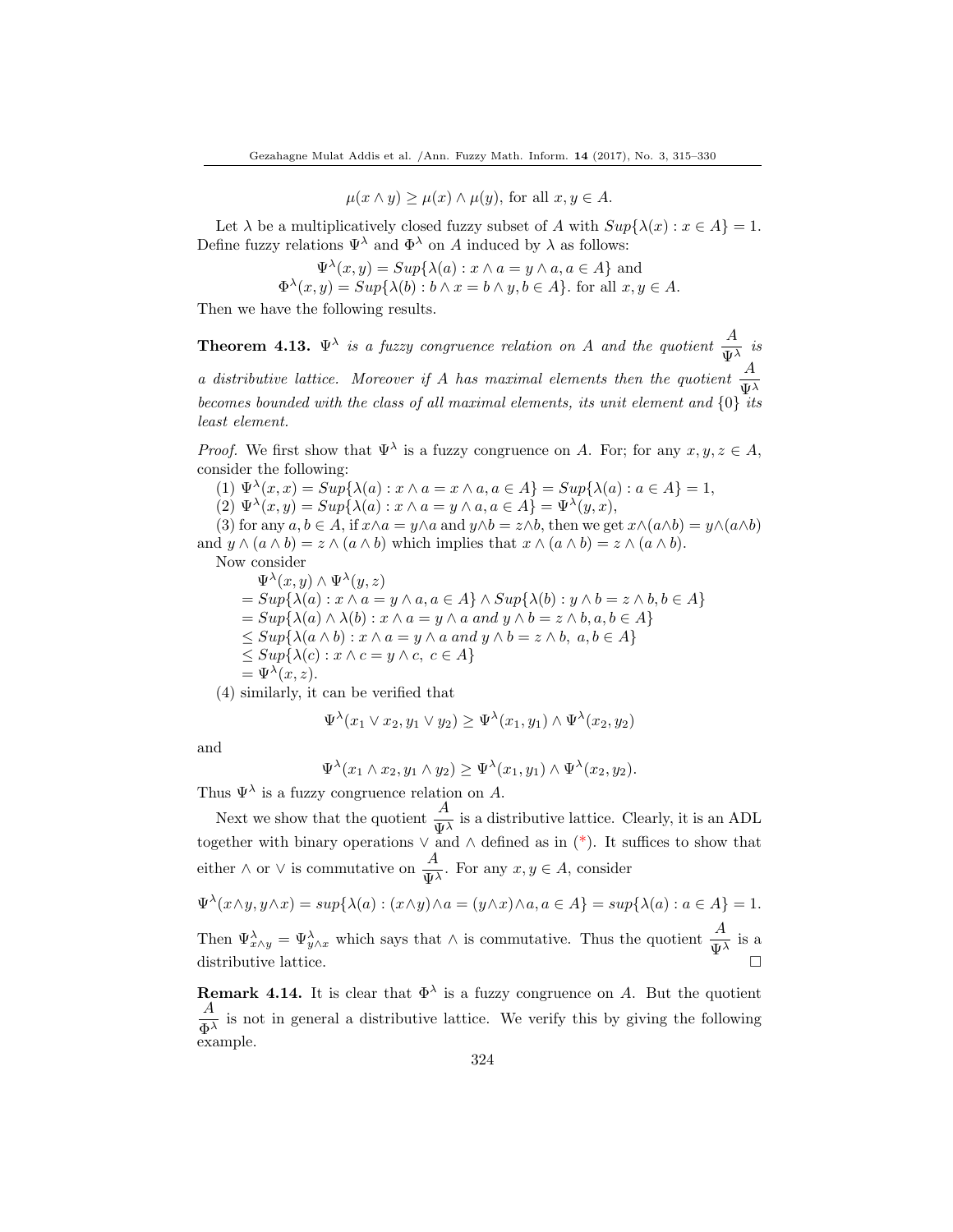**Example 4.15.** Let A be a discrete ADL with  $|A| \geq 3$  (see [\[9\]](#page-15-0) and [\[4\]](#page-15-2)). Let  $\lambda$  be a fuzzy subset of A defined by:

$$
\lambda(x) = \begin{cases} 0 & \text{if} \quad x = 0 \\ 1 & \text{otherwise.} \end{cases}
$$

Then  $\lambda$  is a multiplicatively closed fuzzy subset of A and  $\Phi^{\lambda}$  is a fuzzy congruence on A. We show that  $\frac{A}{\Phi^{\lambda}} \cong A$ . For; consider the canonical map  $f : A \to \frac{A}{\Phi^{\lambda}}$  defined by:

$$
f(x) = \Phi_x^{\lambda}, \text{ for all } x \in A.
$$

Then it is clear that  $f$  is an epimorphism. It remains to show that  $f$  is one-one. For any  $x, y \in A$ 

$$
f(x) = f(y) \Rightarrow \Phi_x^{\lambda} = \Phi_y^{\lambda}
$$
  

$$
\Rightarrow \Phi^{\lambda}(x, y) = 1
$$
  

$$
\Rightarrow Sup{\lambda(a) : a \wedge x = a \wedge y} = 1.
$$

Since  $Im g\lambda = \{0,1\}$ , there exists a nonzero  $a \in A$  such that  $a \wedge x = a \wedge y$ . By the fact that every nonzero element in A is maximal, it follows that  $x = y$ . Thus  $f$  is one-one and hence an isomorphism. Since  $A$  is a discrete ADL with at least 3 elements, it is not a lattice. So the quotient  $\frac{A}{\Phi^{\lambda}}$  is not a distributive lattice.

In the next theorem, we give the smallest fuzzy congruence on  $A$  for which its quotient is a distributive lattice.

**Theorem 4.16.** A fuzzy relation  $\eta$  on A defined by

$$
\eta(a,b) = \begin{cases} 1 & \text{if } \langle a] = \langle b] \\ 0 & \text{otherwise,} \end{cases}
$$

for all  $a, b \in A$ , is a fuzzy congruence relation on A and it is the smallest such that the quotient  $\frac{A}{\eta}$  is a distributive lattice.

*Proof.* Clearly,  $\eta$  is a fuzzy congruence on A. It is also clear that  $\langle a \wedge b \rangle = \langle b \wedge a \rangle$ , for all  $a, b \in A$ . Then  $\eta(a \wedge b, b \wedge a) = 1$ . Thus  $\eta(a \wedge b) = \eta(b \wedge a)$  which implies that the quotient  $\frac{A}{\eta}$  is a distributive lattice. Now let  $\Theta$  be any fuzzy congruence on A such that the quotient  $\frac{A}{\Theta}$  is a distributive lattice. We claim to show that  $\eta \subseteq \Theta$ . For any  $a, b \in A$ , consider the following.

If  $\langle a \rangle \neq \langle b \rangle$ , then  $\eta(a, b) = 0 \leq \Theta(a, b)$ . Otherwise,

$$
\langle a] = \langle b] \Rightarrow a \wedge b = b, b \wedge a = a
$$
  

$$
\Rightarrow \Theta_{(a \wedge b)} = \Theta_b, \Theta_{(b \wedge a)} = \Theta_a
$$
  

$$
\Rightarrow \Theta_a = \Theta_b \text{ (since } \frac{A}{\Theta} \text{ is a lattice)}
$$
  

$$
\Rightarrow \Theta(a, b) = 1 = \eta(a, b).
$$

Thus  $\eta \subseteq \Theta$ .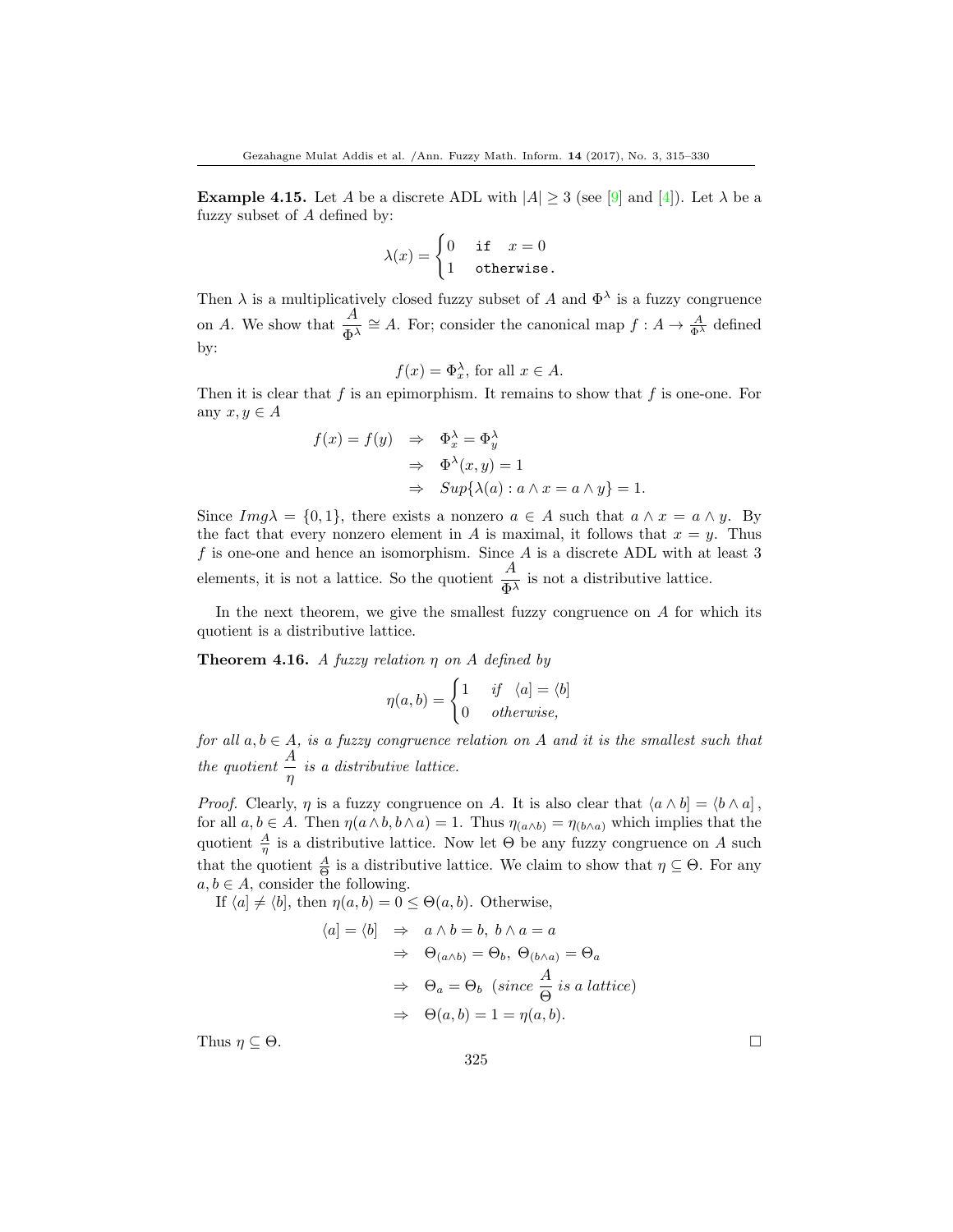**Definition 4.17.** An ADL A is said to be associative, if the binary operation  $\vee$  in A is associative.

**Theorem 4.18.** Let A be an associative ADL and  $\mu$  a fuzzy ideal of A. Let us define fuzzy relation  $\phi_{\mu}$  on A by:

$$
\phi_{\mu}(x, y) = Sup\{\mu(a) : a \lor x = a \lor y, a \in A\}, \text{ for all } x, y \in A.
$$

Then  $\phi_{\mu}$  is a fuzzy congruence relation on A.

*Proof.* For any  $x, y, z \in A$ , consider

(1)  $\phi_{\mu}(x, x) = Sup{\mu(a) : a \vee x = a \vee x, a \in A} = Sup{\mu(a) : a \in A} = 1,$ (2)  $\phi_{\mu}(x, y) = Sup{\mu(a) : a \vee x = a \vee y, a \in A} = \phi_{\mu}(y, x),$ 

(3) if  $a \vee x = a \vee y$  and  $b \vee y = b \vee z$ , for  $a, b \in A$ , then as A is an associative ADL, we get  $(a \vee b) \vee x = (a \vee b) \vee y$  and  $(a \vee b) \vee y = (a \vee b) \vee z$  which implies that  $(a \vee b) \vee x = (a \vee b) \vee z.$ 

Now consider

$$
\begin{aligned}\n\phi_{\mu}(x, y) \wedge \phi_{\mu}(y, z) \\
&= Sup\{\mu(a) : a \lor x = a \lor y, a \in A\} \wedge Sup\{\mu(b) : b \lor y = b \lor z, b \in A\} \\
&= Sup\{\mu(a) \land \mu(b) : a \lor x = a \lor y \text{ and } b \lor y = b \lor z, a, b \in A\} \\
&= Sup\{\mu(a) \land \mu(b) : (a \lor b) \lor x = (a \lor b) \lor z, a, b \in A\} \\
&\le Sup\{\mu(a \lor b) : (a \lor b) \lor x = (a \lor b) \lor z, a, b \in A\} \\
&\le Sup\{\mu(c) : c \lor x = c \lor z, c \in A\} \\
&= \phi_{\mu}(x, z).\n\end{aligned}
$$

(4) Similar to (3), we can verify that

$$
\phi_{\mu}(x_1 \vee x_2, y_1 \vee y_2) \ge \phi_{\mu}(x_1, y_1) \wedge \phi_{\mu}(x_2, y_2)
$$

and

$$
\phi_{\mu}(x_1 \wedge x_2, y_1 \wedge y_2) \ge \phi_{\mu}(x_1, y_1) \wedge \phi_{\mu}(x_2, y_2).
$$

Thus  $\phi_{\mu}$  is a fuzzy congruence relation on A.

**Theorem 4.19.**  $\phi_{\mu}$  is the smallest fuzzy congruence on A containing the product fuzzy ideal  $\mu \times \mu$ , of  $A \times A$ , where the product of any two fuzzy subsets  $\mu$  and  $\nu$  of A and B respectively is defined as:

$$
(\mu \times \nu)(x, y) = \mu(x) \wedge \nu(y)
$$
, for all  $(x, y) \in A \times B$ .

*Proof.* We see in the above theorem that  $\phi_{\mu}$  is a fuzzy congruence on A. We first show that  $\mu \times \mu \subseteq \phi_{\mu}$ . For; for any  $x, y \in A$ , we have  $(\mu \times \mu)(x, y) = \mu(x) \wedge \mu(y) =$  $\mu(x\vee y)$ . Put  $B = {\mu(a) : a \vee x = a \vee y, a \in A}$ . Since  $(x \vee y) \vee x = x \vee y = (x \vee y) \vee y$ ,  $\mu(x\vee y)\in B$ . Then  $\mu(x\vee y)\leq Sup\ B=\phi_{\mu}(x,y)$ . That is,  $\mu\times\mu\subseteq\phi_{\mu}$ . Let  $\Gamma$  be any fuzzy congruence on A such that  $\mu \times \mu \subseteq \Gamma$ . For any  $x, y \in A$ , let  $a \in A$  such that  $a \vee x = a \vee y$ . Since Γ is a fuzzy congruence on A, we have  $\Gamma(x, y) \geq \Gamma(x, z) \wedge \Gamma(z, y)$ , for all  $z \in A$ . In particular, for  $z = a \vee x = a \vee y$ ,  $\Gamma(x, y) \geq \Gamma(x, a \vee x) \wedge \Gamma(a \vee y, y)$ . But

$$
\Gamma(x, a \lor x) = \Gamma((a \land x) \lor x, a \lor x)
$$
  
\n
$$
\geq \Gamma(a \land x, a) \land \Gamma(x, x)
$$
  
\n
$$
= \Gamma(a \land x, a)
$$
  
\n
$$
\geq (\mu \times \mu)(a \land x, a)
$$
  
\n
$$
= \mu(a \land x) \land \mu(a)
$$
  
\n
$$
\geq \mu(a).
$$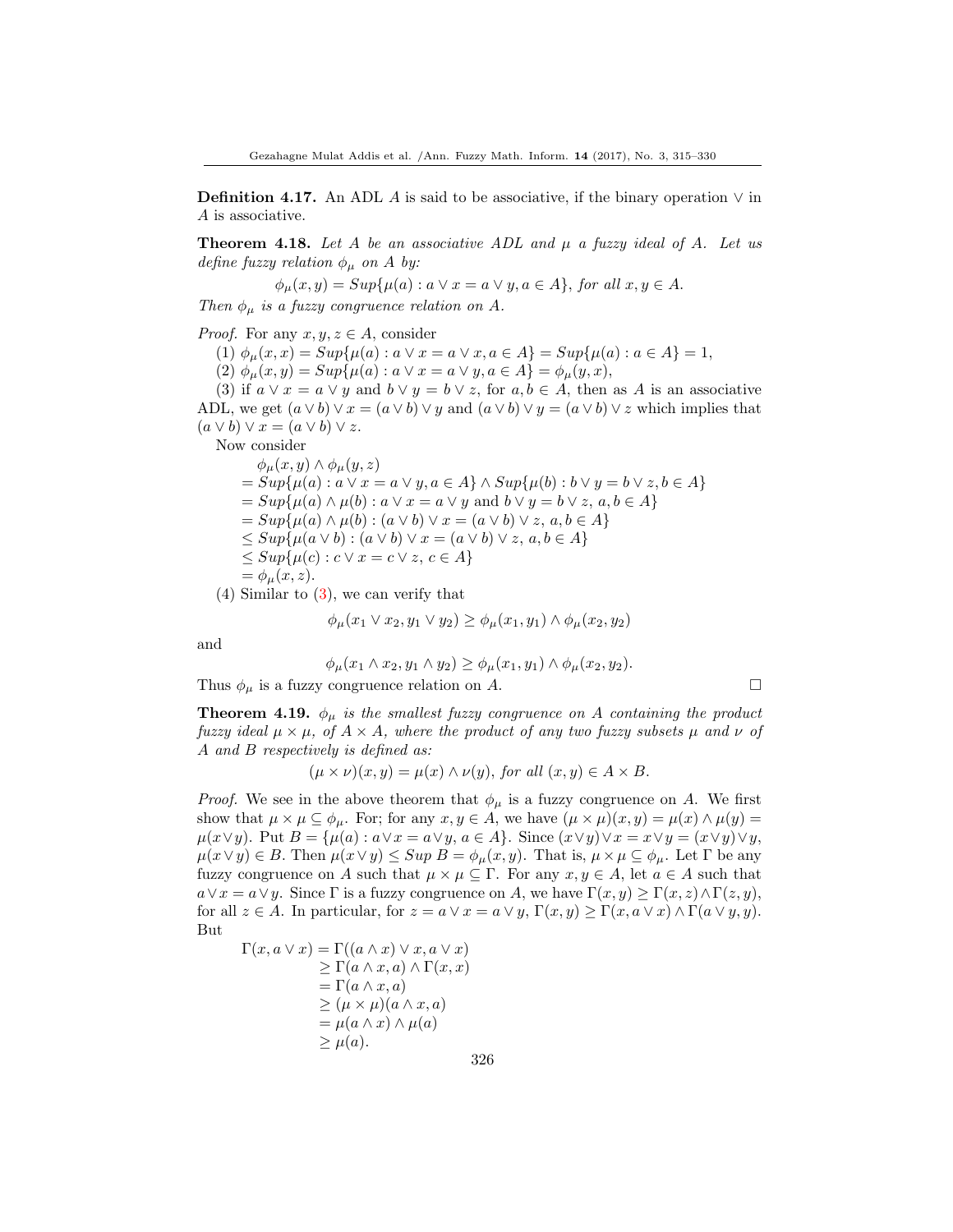Similarly, we have  $\Gamma(a \vee y, y) \geq \mu(a)$ . Then  $\Gamma(x, y) \geq \mu(a)$ , for all  $a \in A$  with  $\mu(a) \in B$ . Thus Sup  $B \leq \Gamma(x, y)$ . So  $\phi_u(x, y) \leq \Gamma(x, y)$ , for all  $x, y \in A$ . Hence the  $r$ esult holds.  $\Box$ 

#### 5. Fuzzy Ideals and fuzzy congruenes in almost Boolean rings

**Definition 5.1** ([\[9\]](#page-15-0)). An algebra  $(A, +, \cdot, 0)$  is called an almost Boolean ring abbreviated as ABR, if for any  $a, b, c, d \in R$ , it satisfies the following:

(i)  $a + 0 = a$ , (ii)  $a + a = 0$ , (iii)  $(ab)c = a(bc),$ (iv)  $a(b + c) = ab + ac$ , (v)  $(a + b)c = ac + bc$ , (vi)  $\{a + (b + c)\}d = \{(a + b) + c\}d.$ 

**Definition 5.2** ([\[9\]](#page-15-0)). An ADL  $(A, \vee, \wedge, 0)$  is said to be relatively complemented, if every interval is a Boolean algebra.

**Lemma 5.3** ([\[9\]](#page-15-0)). An ADL A is relatively complemented if and only if for any  $a, b \in A$ , there exists  $x \in A$  such that  $a \vee b = a \vee x$  and  $a \wedge x = 0$ . In this case, x is unique which we denote by  $a^b$ .

**Theorem 5.4** ([\[9\]](#page-15-0)). Let  $(A, \vee, \wedge, 0)$  be a relatively complemented ADL. Define binary operations "·" and "+" on A by  $a \cdot b = a \wedge b$  and  $a + b = a^b \vee b^a$ . Then  $(A, +, \cdot, 0)$ is an almost Boolean ring. Furthermore,  $a \wedge b = a \cdot b$  and  $a \vee b = a + (b + a \cdot b)$ .

**Theorem 5.5** ([\[9\]](#page-15-0)). Let  $(A, +, \cdot, 0)$  be an almost Boolean ring. Define binary operations  $\wedge$  and  $\vee$  by  $a \wedge b = a \cdot b$  and  $a \vee b = a + (b + a \cdot b)$ . Then  $(A, \vee, \wedge, 0)$  is a relatively complemented ADL. Furthermore, we get  $a \cdot b = a \wedge b$  and  $a + b = a^b \vee b^a$ .

The above two theorems give us a duality between the class of relatively complemented ADLs and the class of almost Boolean rings analogous to the well known Stone's duality between the class of relatively complemented lattices with 0 and the class of Boolean Rings.

**Definition 5.6.** Let A be an almost Boolean ring. A fuzzy subset  $\mu$  of A is called a fuzzy ideal of A, if the following are satisfied:

 $\mu(0) = 1, \mu(a+b) \geq \mu(a) \wedge \mu(b)$  and  $\mu(a \cdot b) \geq \mu(a) \vee \mu(b)$ , for all  $a, b \in A$ .

Moreover, a fuzzy relation  $\Theta$  on an almost Boolean ring A is said to be a fuzzy congruence relation on A, if

 $\Theta(a+c, b+d) \wedge \Theta(a \cdot c, b \cdot d) \geq \Theta(a, b) \wedge \Theta(c, d)$ , for all  $a, b, c, d \in A$ .

As a result of the duality in [\[9\]](#page-15-0) between the class of relatively complemented ADLs and the class of almost Boolean rings, one can easily verify that a fuzzy subset  $\mu$  of A is a fuzzy ideal of A as an ADL (i.e., considering A as a relatively complemented ADL) if and only if it is a fuzzy ideal of A as an almost Boolean ring (i.e., considering A as an almost Boolean ring). Similarly, a fuzzy equivalence relation  $\theta$  on A is a fuzzy congruence on  $A$  as an ADL if and only if it is a fuzzy congruence on  $A$  as an almost Boolean ring.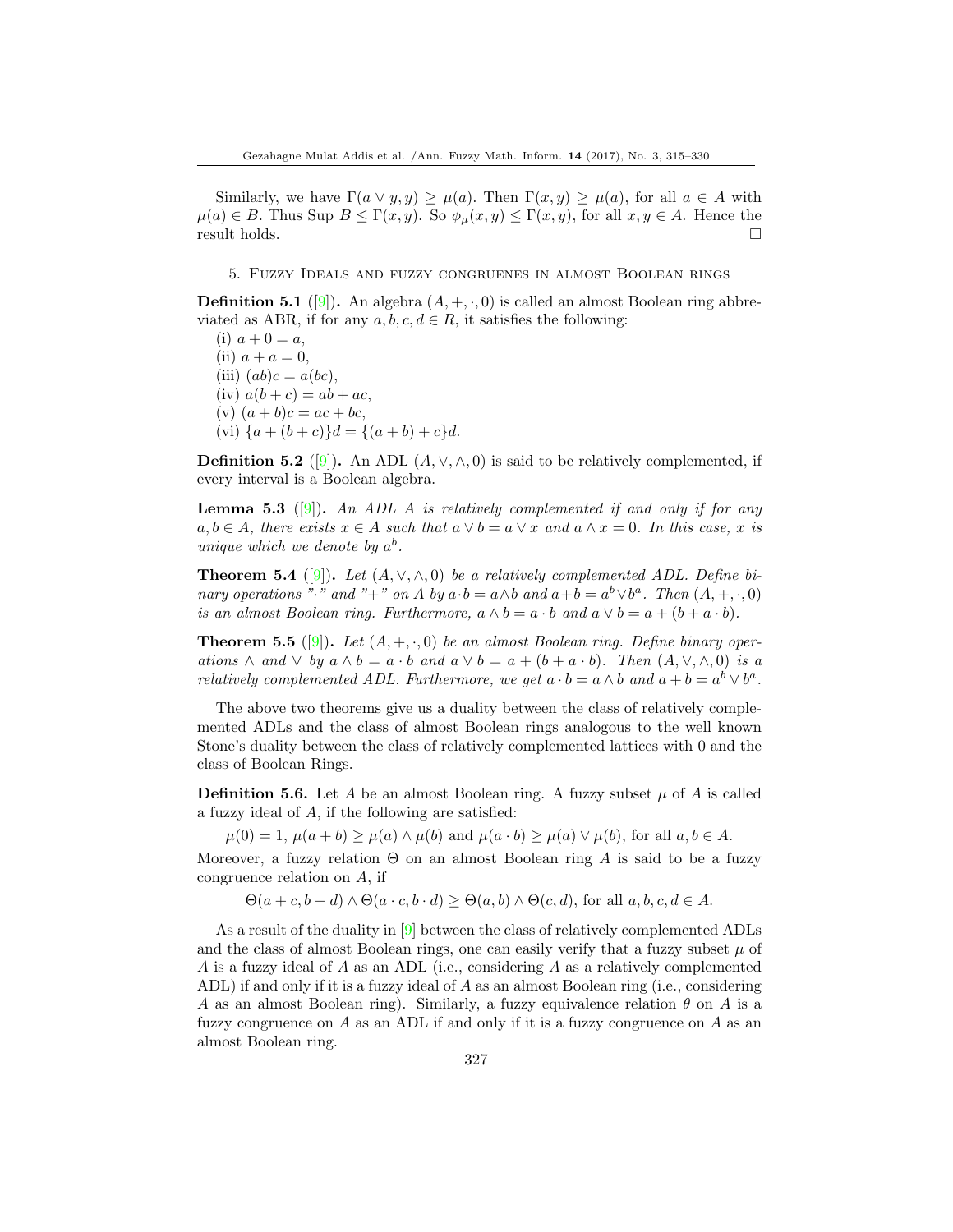**Theorem 5.7.** Let A be an almost Boolean ring and  $\mu$  be a fuzzy ideal of A. Then a fuzzy relation  $\Theta_{\mu}$  defined by:

$$
\Theta_{\mu}(a,b) = \mu(a+b), \text{ for all } a,b \in A
$$

is a fuzzy congruence relation on A.

*Proof.* For any  $a, b, c \in A$ , consider the following.

- (1)  $\Theta_{\mu}(a, a) = \mu(a + a) = \mu(0) = 1.$
- (2)  $\Theta_{\mu}(a, b) = \mu(a + b) = \mu(b + a) = \Theta_{\mu}(b, a).$
- (3) For any  $a, b, c \in A$ , let us first see that  $a + c = ((a + b) + (b + c))(a + c)$ . For;

$$
a + c = (a + c)(a + c) = (a + b + b + c)(a + c) = ((a + b) + (b + c))(a + c).
$$

Then

$$
\Theta_{\mu}(a, c) = \mu(a + c) = \mu\{((a + b) + (b + c))(a + c)\}\
$$
  
\n
$$
\geq \mu((a + b) + (b + c)) \vee \mu(a + c)
$$
  
\n
$$
\geq \mu((a + b) + (b + c))
$$
  
\n
$$
\geq \mu(a + b) \wedge \mu(b + c)
$$
  
\n
$$
= \Theta_{\mu}(a, b) \wedge \Theta_{\mu}(b, c).
$$

(4) Using similar techniques as in (3), one can verify that

$$
\Theta_{\mu}(a \lor c, b \lor d) \ge \Theta_{\mu}(a, b) \land \Theta_{\mu}(c, d)
$$

and

$$
\Theta_{\mu}(a \wedge c, b \wedge d) \ge \Theta_{\mu}(a, b) \wedge \Theta_{\mu}(c, d).
$$

Then  $\Theta_{\mu}$  is a fuzzy congruence relation on A.

Now let us denote  $\Theta_{\mu}$  by  $C(\mu)$  to say that it is induced by the fuzzy ideal  $\mu$ . On the other hand, for any given fuzzy congruence  $\Theta$  on an almost Boolean ring A, we can define a fuzzy ideal  $\mu_{\Theta}$  on A by  $\mu_{\Theta}(x) = \Theta(x,0)$ , for all  $x \in A$  (see Theorem 4.5). Let us denote  $\mu_{\Theta}$  by  $I(\Theta)$  to say that it is induced by  $\Theta$ . Then we have the following results.

**Lemma 5.8.** Let A be an almost Boolean ring. If  $\mu$  is any fuzzy ideal of A, then  $I(C(\mu)) = \mu.$ 

*Proof.* For any  $x \in A$ , consider  $I(C(\mu))(x) = C(\mu)(x, 0) = \mu(x + 0) = \mu(x)$ . Then  $I(C(\mu)) = \mu.$ 

**Theorem 5.9.** There is a monomorphism of the lattice  $FI(A)$  of all fuzzy ideals of an almost Boolean ring A into the lattice  $FC(A)$  of all fuzzy congruences on A.

*Proof.* Consider a mapping  $\mu \mapsto C(\mu)$  of  $FI(A)$  into  $FC(A)$ . It follows from the above lemma that this mapping is a lattice monomorphism.  $\Box$ 

**Theorem 5.10.** The monomorphism  $\mu \mapsto C(\mu)$  of the lattice  $FI(A)$  into the lattice  $FC(A)$  is an isomorphism if and only if A is a generalized Boolean algebra (or simply a Boolean Ring).

*Proof.* It is observed in [\[10\]](#page-15-7) that if A is a generalized Boolean algebra, then the mapping  $\mu \mapsto C(\mu)$  is a lattice isomorphism.

Conversely, suppose that the mapping  $\mu \mapsto C(\mu)$  is a lattice isomorphism of  $FI(A)$  into  $FC(A)$ . We claim to show that A is a distributive lattice. Now it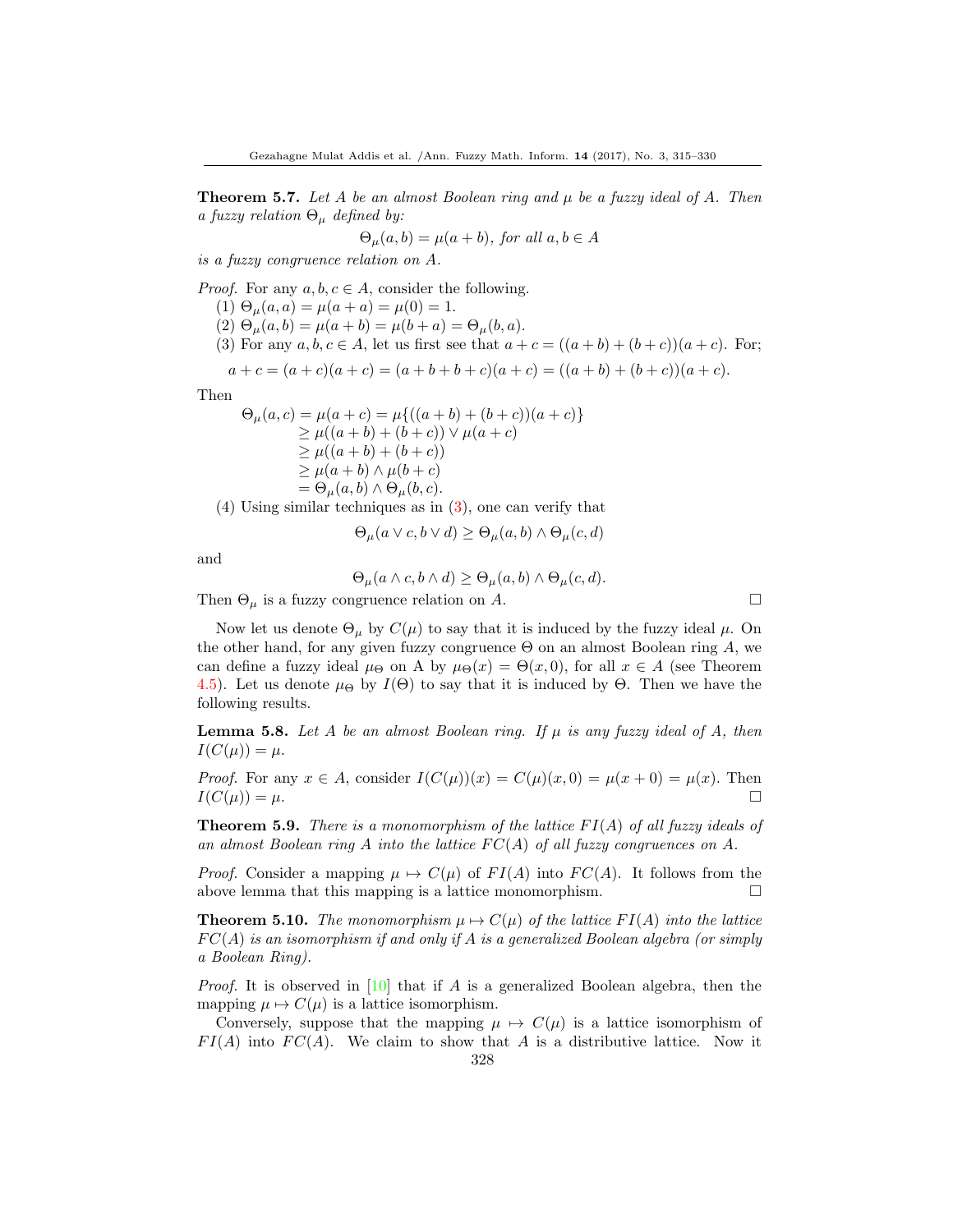suffices to show that the binary operation " $\cdot$ " is commutative on A. Let  $\Theta$  and  $\Phi$ be fuzzy relations on A defined by:

$$
\Theta(x, y) = \begin{cases} 1 & \text{if } x = y \\ 0 & \text{otherwise} \end{cases}
$$

and

$$
\Phi(x, y) = \begin{cases} 1 & \text{if } \langle x | = \langle y | \\ 0 & \text{otherwise,} \end{cases}
$$

for all  $x, y \in A$ . Then it can be easily verified that both  $\Theta, \Phi \in FC(A)$ . Since the mapping  $\mu \mapsto C(\mu)$  is an isomorphism, there exists  $\mu, \nu \in FI(A)$  such that  $C(\mu) = \Theta$  and  $C(\nu) = \Phi$  which will give us that both  $\mu$  and  $\nu$  are the characteristic function of {0}. That is,  $\mu = \nu$  which implies that  $\Theta = \Phi$ . Thus  $\langle x | = \langle y |$  if and only if  $x = y$ , for all  $x, y \in A$ . It follows from the fact  $\langle x \cdot y \rangle = \langle y \cdot x \rangle$  that  $x \cdot y = y \cdot x$ , for all  $x, y \in A$ . This says that A is a generalized Boolean algebra (or simply a Boolean  $\Box$ 

Acknowledgements. We express our heart-felt thanks to referees for their extremely valuable comments and suggestions. We are also thankful to Dr. Tilahun Bejitual for his valuable comments.

The second author wishes to acknowledge Mr. Getachew Addis for his financial support.

#### **REFERENCES**

- <span id="page-15-10"></span>[1] A. B. Chakraborty and S. S. Khare, Fuzzy homomorphism and algebraic structures, Fuzzy Sets and Systems 59 (1993) 211–221.
- <span id="page-15-5"></span>[2] W. J. Liu, Fuzzy invariant subgroups and fuzzy ideals, Fuzzy Sets and Systems 8 (1982) 133–139.
- <span id="page-15-6"></span>[3] D. S. Malik and John N. Mordeson, Fuzzy homomorphism of rings, Fuzzy Sets and Systems 46 (1992) 139–146.
- <span id="page-15-2"></span>[4] Y. S. Pawar and I. A. Shaikh, Congruence Relations on Almost Distributive Lattices, Southeast Asian Bull. Math. 36 (2012) 519–527.
- <span id="page-15-4"></span>[5] A. Rosenfeld, Fuzzy Groups, J. Math. Anal. Appl. 35 (1971) 512–517.
- <span id="page-15-9"></span>[6] U. M. Swamy, C. S. S. Raj and N. Teshale, Fuzzy ideals of almost distributive lattices, Ann. Fuzzy Math. Inform., accepted for publication.
- <span id="page-15-8"></span>[7] U. M. Swamy and D. V. Raju, Fuzzy Ideals and congruences of lattices, Fuzzy Sets and Systems 95(1998) 249–253.
- <span id="page-15-1"></span>[8] U. M. Swamy and S. Ramesh, Birkhoff center of an almost distributive lattice, Int. Jour. Algebra 11 (2009) 539–346.
- <span id="page-15-0"></span>[9] U. M. Swamy and G. C. Rao, Almost distributive lattice, J. Aust. Math. Soc. 5(section -A) 31 (1981) 77–91.
- <span id="page-15-7"></span>[10] Y. Bo and W. Wu, Fuzzy ideals on a distributive lattice, Fuzzy Sets and Systems 35 (1990) 231–240.
- <span id="page-15-3"></span>[11] L. A. Zadeh, Fuzzy Sets, Information and Control 8 (1965) 338–353.

Berhanu Assaye Alaba (berhanu−assaye@yahoo.com) Department of Mathematics, Bahir Dar University, Bahir Dar, Ethiopia